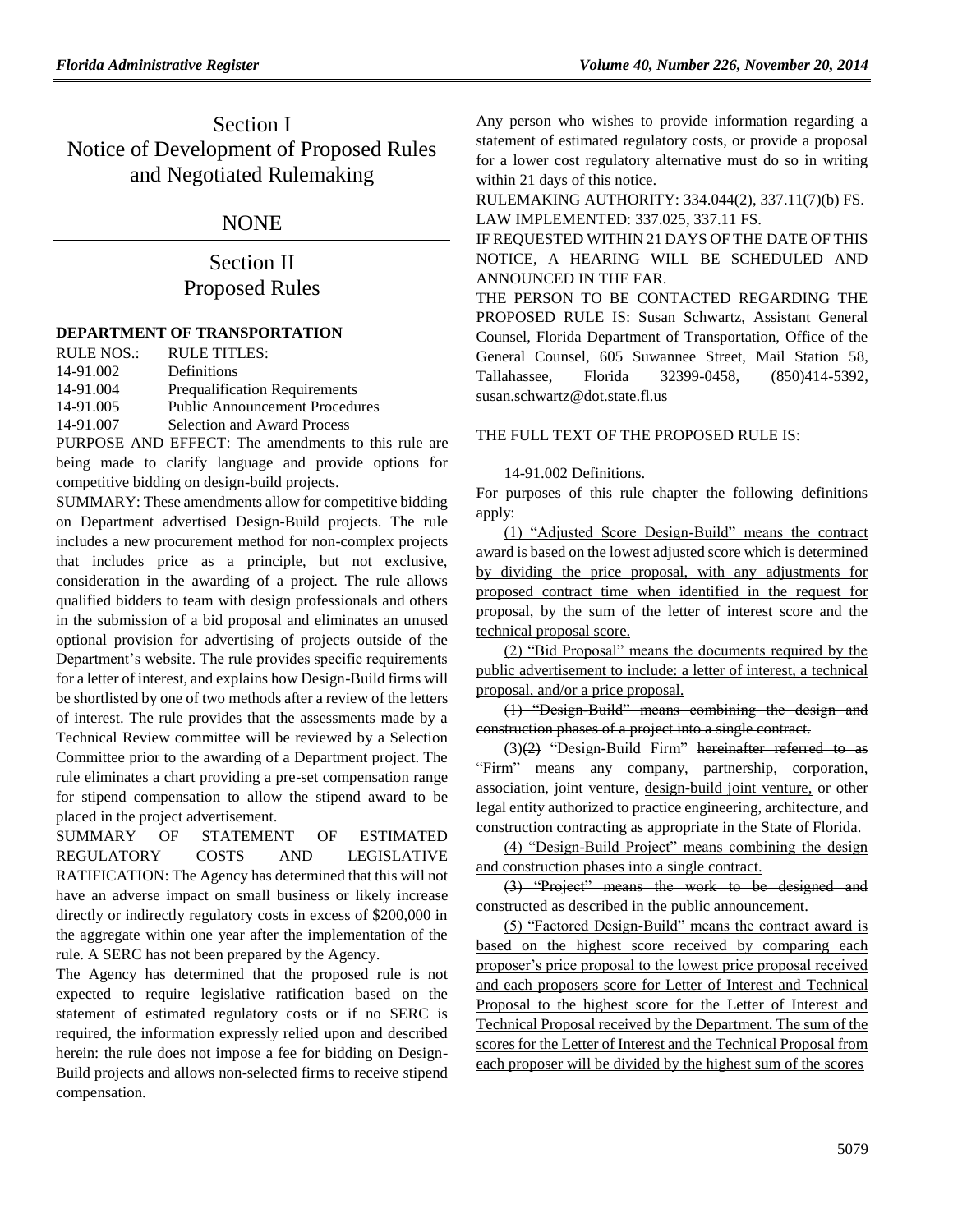for Letter of Interest and Technical Proposal from any proposer multiplied by a factor ranging from 15% to 30% as described in the public advertisement, including any adjustments for proposed contract time when idenitifed in the request for proposal. The lowest price proposal received will be divided by each price proposal sumbitted by any proposer to determine a value which will be multipled by a factor ranging from 70% to 85% as described in the public advertisement, including any adjustments for proposed contract time when identified in the request for proposal. In no case will the factors applied to the sum of the Letter of Interest plus Technical Proposal and to the Price Proposal be greater than 100%.

(6) "Low Bid Design-Build" means the contract award is based on a responsive technical proposal with the the lowest price proposal.

(7) "Non-complex project" means a Design-Build project in which plans have been substantially developed; are located in an unincorporated area or an incorporated area with a population of less than 200,000; do not involve complex Maintenance of Traffic schemes; and have limited options for innovation and specialized engineering. The procurement method for non-complex projects will be low bid or factored design-build.

(4) "Major Bridge Project" means a bridge project with an estimated construction cost of \$10 million or more.

(5) "Building Project" means a project to provide administration offices, operation and maintenance facilities, toll facilities, rest areas, weigh in motion facilities and other similar facilities.

(6) "Rail Corridor Project" means a project which involves design and construction of, improvements to or replacement of tracks and track components such as rails, ties, turnouts, crossings, bridges, trestles, culverts, signals, communication lines, poles, radio masts, buildings, structures, facilities and all other improvements or fixtures required for the operation of the railway.

(7) "Low Bid Design-Build" means the contract award is based on the lowest responsive bid.

(8) "Adjusted Score Design-Build" means the contract award is based on the lowest adjusted score, which is determined by dividing the price proposal by the technical proposal score.

(9) "Bid Proposal" means a separately sealed technical proposal and a sealed price proposal submitted by each Firm.

(10) "Value of Time Factor" means an adjustment to the price proposal to reflect the worth of completing a project in as short a time as possible. This adjustment factor is specified in subsection 14-91.007(7).

Rulemaking Authority 334.044(2), 337.11(7)(b) FS. Law Implemented 337.11(7) FS. History–New 3-13-88, Amended 6-13-90, 2-20-96,

14-91.004 Prequalification Requirements.

(1) Design-Build Firms shall satisfy the technical qualification requirements as required by Rule Chapter 14-75, F.A.C., and all qualification requirements of Rule Chapter 14- 22, F.A.C., based on the applicable category of the specific Design-Build Project project prior to the closing date for submittal of the letters of interest on Adjusted Score Design-Build Projects and Factored Design-Build Projects and prior to receiving the request for proposal on Low Bid Design-Build Projects.

(2) Design-Build Joint Venture. A Design-Build Joint Venture is created when a qualified bidder, or group of qualified bidders, and another entity enter into an agreement prior to bidding on Design-Build projects. A joint venture formed under Rule 14-22.007, F.A.C., will qualify as a Design-Build Joint Venture for purposes of this Chapter.

(a) The parties to the DBJV shall submit Form 375-020-18, Rev. 09/13, Declaration of Joint Venture and Power of Attorney for Bidding Specified Project(s), hereby incorporated by reference at [http://www.flrules.org/Gateway/reference.](http://www.flrules.org/Gateway/reference.%20asp?No=Ref-03121)  [asp?No=Ref-03121,](http://www.flrules.org/Gateway/reference.%20asp?No=Ref-03121) and receive Department approval for bidding prior to the due date of the expanded letter of interest on Adjusted Score Design-Build and Factored Design-Build projects or receiving the request for proposal on Low Bid Design-Build Projects.

(b) Design-Build Joint Venture Capacity. The parties to the Design-Build Joint Venture shall submit a statement in the name of the Design-Build Joint Venture signed by each party, indicating that 100% of the proposed contract work can be debited against the qualified bidder(s) current bid capacity as established in Rule 14-22.006, F.A.C. If more than one qualified bidder is a party to the Design-Build Joint Venture, the parties to the Design-Build Joint Venture must indicate the percentage of the proposed contract work to be debited against each qualified bidders current capacity. No party in the Design-Build Joint Venture may exceed its current capacity by virtue of the percentage of proposed contract work debited against its available capacity, as expressed in the signed statement and using the budget estimate as the comparison figure. The provisions of this section regarding the apportionment of the debit among the parties shall in no way divide the responsibility for the Design-Build Joint Venture bid or contract among the parties.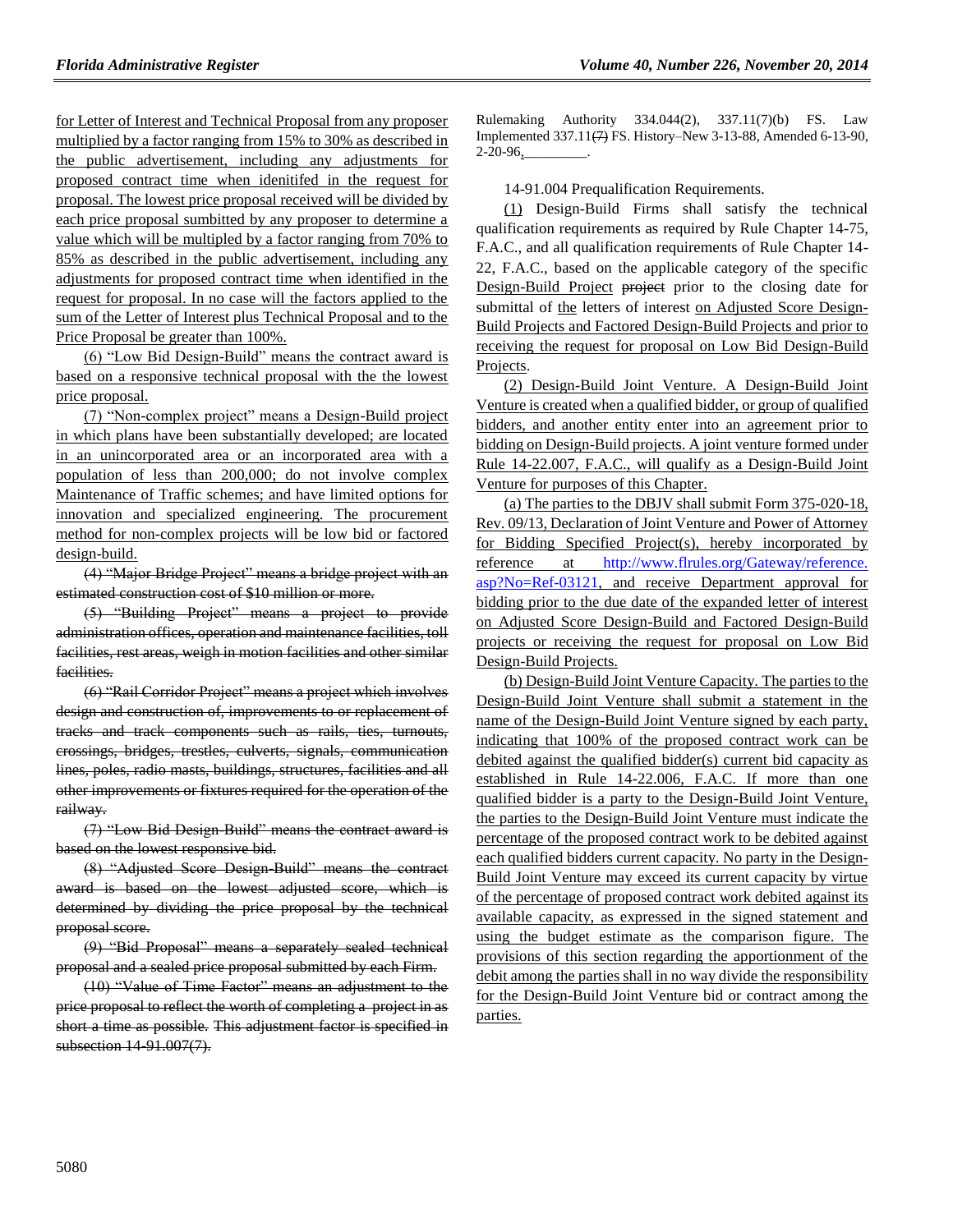(c) Qualified parties who form a Design-Build Joint Venture under the provisions of this rule must have a Federal Employer Identification Number (FEIN) for the Design-Build Joint Venture or give proof that a FEIN has been requested. The Design-Build Joint Venture shall provide this number to the Department before the contract award can be made.

Rulemaking Authority 334.044(2), 337.11(7)(b) FS. Law Implemented 337.11(7) FS. History–New 3-13-88, Amended 2-20- 96,\_\_\_\_\_\_\_\_\_\_.

14-91.005 Public Announcement Procedures.

The Department will use either the Adjusted Score, Factored, or Low Bid Design-Build process. The public advertisement for a Design-Build Project will specify which process will be used. Design-Build Projects will be advertised on the Department's website at http://www.dot.state.fl.us., except when the Design-Build Project is necessitated by a declaration of emergency. The public advertisement will include a general description of the Design-Build Project and required submittals. Except in emergency situations where a proper declaration of emergency has been executed, the Department shall publish an announcement on the Internet web site http://www.dot.state.fl.us, setting forth a general description of the project requiring design-build services and defining the process for interested firms to submit a letter of interest. The announcement will state where the letters of interest are to be sent. Additionally, the Department may utilize other forms of communication, such as newspapers or magazines, mailouts, or television or radio, to announce the Project when:

(1) There is a likelihood of limited interest in the project; or

(2) There is specific expertise necessary for the design or construction of the project; or

(3) There is a need for a wider variety of bidders because of the nature, size, or scope of the project.

Rulemaking Authority 334.044(2), 337.11(7)(b) FS. Law Implemented 337.025, 337.11(7) FS. History–New 3-13-88, Amended 2-20-96, 9-3-96, 10-18-00,

14-91.007 Selection and Award Process.

(1) Letters of Interest Requirements. Design-Build Firms interested in submitting desiring to submit Bbid Pproposals on an Adjusted Score Design-Build or a Factored a Ddesign-Bbuild Project must submit a letter of interest, including the following information: setting forth the qualifications of the members of the Firm and providing any other information required by the announcement of the project.

(a) Design-Build Firm name and prequalifications

(b) Past Performance Evaluations, Design-Build Project Experience, Organization and Staffing:

1. Contractor Grades

2. Professional Consultant Grades

3. Performance History with other States or Agencies, if none with the Department. If the contractor or professional consultant does not have a performance history working with the Department or if the performance history is no longer current (older than 5 years), the Design-Build Firm can submit evidence of past performance, including evaluations or grades and letters of reference, or recommendations. Contact information for the references must be provided for verifiction purposes. Past performance information is limited to three (3) 8 1/2"x11 pages and is restricted to contractors or professional consultants without a current performance history with the Department.

4. Design-Build Project Experience of the Contractor and Professional Consultant

5. Similar type of work experience

6. Environmental Record

7. Contractor Experience Modification Rating (Current Year)

8. Design-Build Firm organization

9. Design-Build Firm staffing plan

10. Design-Build Firm coordination plan

(c) Design-Build Project Requirements and Critical Issues:

1. Undertanding of Design-Build Project requirements

2. Identification of critical issues

3. Outline for addressing critical issues

(d) One (1) page resumes on  $8\frac{1}{2}$  x  $11$ " paper for each of the key staff positions as provided in the public advertisement.

(e) A one (1) page organizational chart on 11" x 17" paper.

(f) If the public advertisment includes Group 4 Bridge Design work, the Design-Build Firm shall submit a Bridge Qualification Form, Form 375-030-55, 2/14 incorporated

herein by reference at

[http://www.flrules.org/Gateway/reference.asp?No=Ref-04766.](http://www.flrules.org/Gateway/reference.asp?No=Ref-04766) (g) A certification that the Design-Build Firm is free of conflicting professional or personal interests.

(h) Any other information required by the public advertisement.

(2) Short Listing Criteria and Procedures. On Adjusted Score Design-Build and Factored Design-Build Pprojects, the Department will determine the short list of Design-Build Firms will be evaluated based on an evaluation of the information provided in by the letters of interest and in accordance with Rule Chapter 14-75, F.A.C. For this purpose, all references to "professional" or "consultant" in Rule Chapter 14-75, F.A.C., shall be deemed to be a reference to "Design-Build Firm" under this rule chapter. The public advertisement will state project specific shortlisting criteria purusant to one of the following methodologies: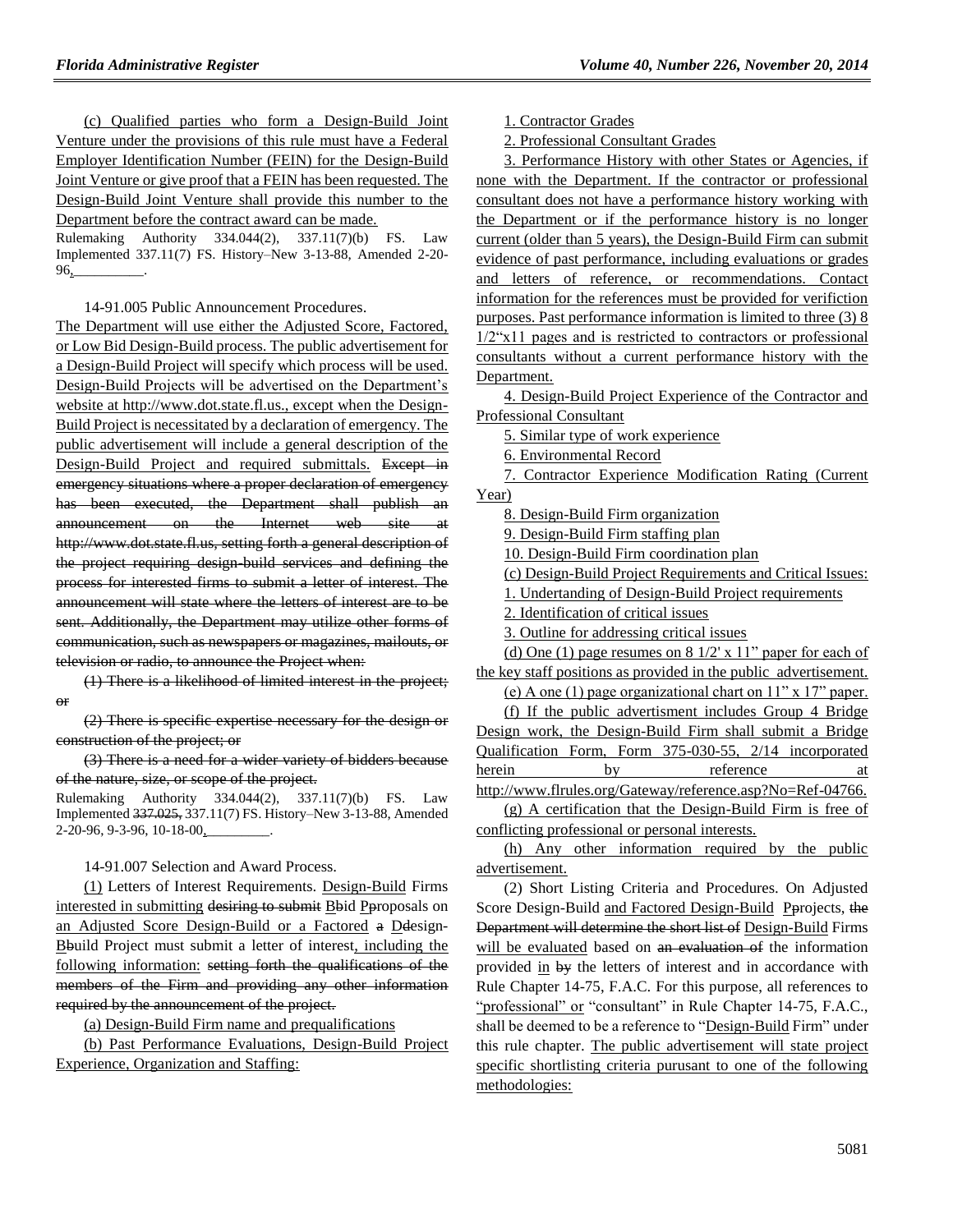(a) After completing evaluations of the letters of interest, the Department will notify the Design-Build Firms of the evaluation and their scoring. Design-Build Firms providing written affirmation of thir intent to proceed to the technical proposal phase of the procurement within the time provided in the Department's notification will be shortlisted and be eligible to submit technical and price proposals.

(b) The Department will determine the short-list of Design-Build Firms.

(3) Scope of Services Requirements. The Department shall develop a request for proposal scope of services which furnishes sufficient information for Design-Build Firms to upon which Firms may prepare technical and price bid proposals and which sets forth the technical proposal evaluation criteria. The request for proposal will set forth the scope of services requirements, submittal requirements, and evaluation criteria.

(4) Bid Proposal Requirements. Bid proposals shall consist of a technical proposal and a price proposal. The technical proposal and price proposal must will be received by the Department by the deadline stated in the request for proposal stipulated in the public announcement.

(a) Technical Proposal. A technical proposal shall include all information requested in response to the request for proposals.

(b) Price Proposal. A price proposal shall include one lump sum for all costs of the Design-Build Pproject as defined by the request for proposal scope of services requirements. Examples of such services are: design, permits, construction engineering and inspection and construction of the proposed project.

(5) Technical Review Committee. Proposal evaluators will be assigned to a A Technical Review Committee with will be assigned the responsibility to review and evaluate the letters of interest and review technical proposals in accordance with the provisions of the public advertisement and request for proposal. Proposal evaluators The members of the Technical Review Committee will be designated by the appropriate Director, or designee, based on the nature of the work requested and the complexity of the Design-Build Pproject. When non-Department personnel serve on the Technical Review Committee, Department personnel shall constitute the majority unless otherwise approved by the appropriate Director. No employee of a Design-Build Ffirm pursuing a Design-Build Pproject under consideration will serve as a proposal evaluator on the Technical Review Committee.

(6) Project Selection Committee. The Department will establish a Project Selection Committee. The Project Selection Committee will award the Design-Build Project if it is in the best interest of the State. The Technical Review Committee's evaluations will be submitted to the Project Selection Committee prior to final action by the Project Selection Committee. The Project Selection Committee will review the evaluations of the Technical Review Committee, determine whether the submissions appropriately evaluate the letters of interest and proposals, and may ask the Technical Review Committee to reevaluate its submissions to the Project Selection Committee.

(6) The Department will use the Low Bid Design-Build process when its scope of work is precise, explicit and clearly defined, and will use the Adjusted Score Design-Build when the scope of work is flexible and identifies an end result that the Department wants to achieve, rather than dictating specific methods and materials. The public announcement for a particular project will specify which process will be used.

(7) When time is to be used as an evaluation criteria, the Department will include an adjustment for the value of time in either type of design-build process referenced in subsection 14- 91.007(6), F.A.C. This adjustment will be based on the Firm's proposed number of days to complete the project multiplied by a value per day established by the Department in the request for proposals, i.e., number of days multiplied by the dollar value per day equals the price proposal adjustment (increase). This factor will be used for selection purposes only and shall not affect the Department's liquidated damages schedule or affect the incentive/disincentive provisions of the contract.

(7)(8) Proposal Submission Limitation. A prime The contractor or lead design professional consultant cannot team with others other partners to submit more than one  $B$ bid proposal per Design-Build Pproject.

 $(8)(9)$  Stipend Compensation. When included in the public advertisement contract solicitation, the Department will shall pay a lump sum stipend to eligible shortlisted Design-Build Ffirms that were who are not selected for the Design-Build Project, but have submitted responsive Bid design-build Pproposals. The stipend compensation amount and the conditions for stipend eligibility will be stated in the public advertisement. The Department reserves the right to use any of the concepts, ideas, technologies, techniques, methods, processes, and information that are contained within the Bid Pproposals of any Design-Build Firm receiving stipend compensation for that Bid Proposal without any further compensation.

(a) To be eligible for In order to receive the stipend compensation, the unselected short listed Ddesign-Bbuild Ffirms that were not selected for the Design-Build Project, but submitted responsive Bid Proposals, must meet all eligibility requirements in the public advertisement and must enter into a contract with the Department immediately after short listing. The contract is required to document the terms and conditions for the stipend. The Department will issue the stipend contract on the Department's Design/Build Stipend Agreement Form No. 700-011-14, Rev. 11/09, incorporated herein by reference.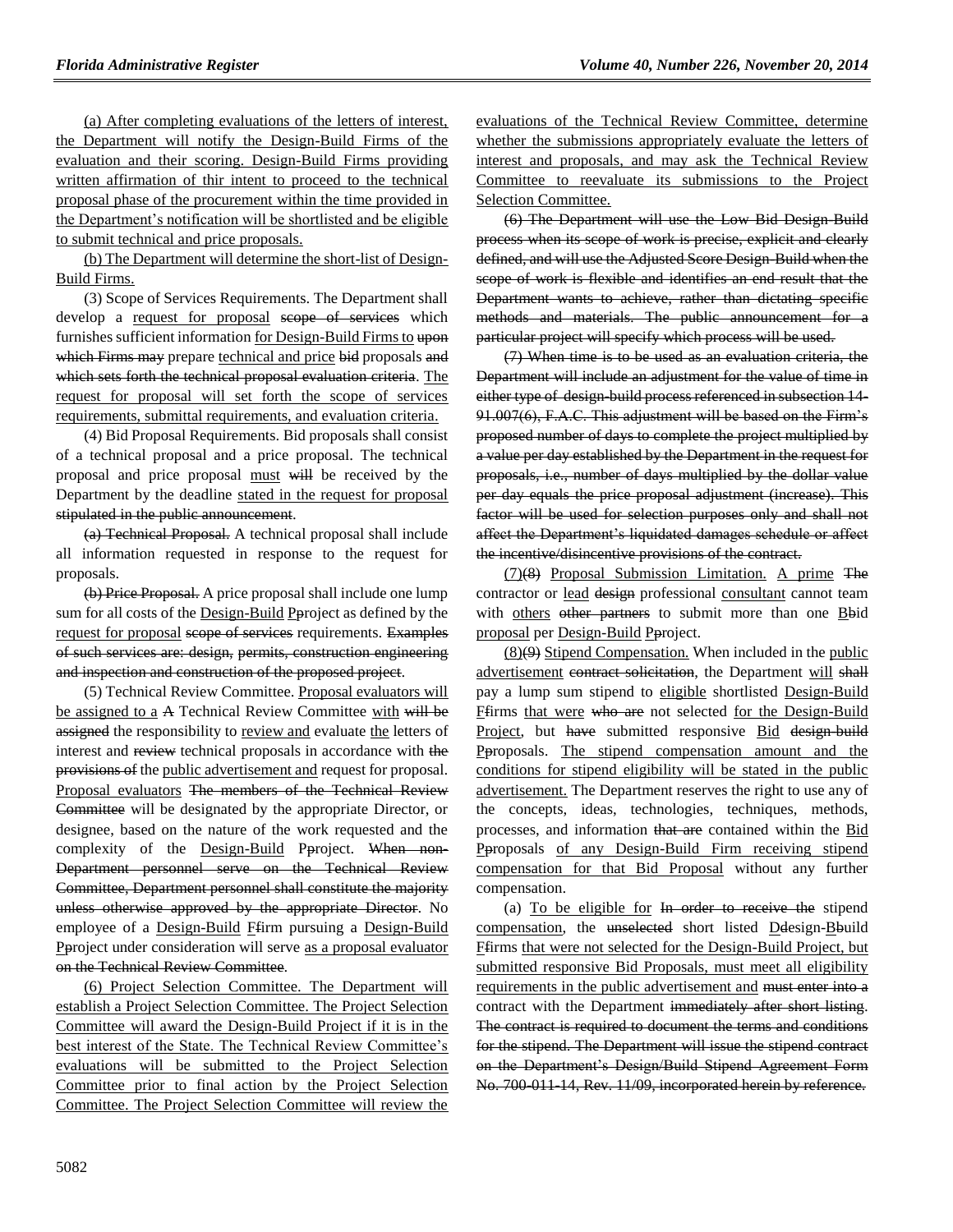(b) The amount of the sStipend compensation will be based upon the estimated proposal development costs and the degree of engineering design required during the procurement process. in accordance with the following guidelines:

| Contract    | Complex Urban &          | New                    | Compensation          |
|-------------|--------------------------|------------------------|-----------------------|
| Value       | <b>Rehabilitation</b>    | Construction           | Range                 |
|             | Projects                 | Projects               |                       |
| $\leq$ \$5M | $0.0050 \times$ Estimate | 0.0040<br>X            | $$15K - $25K$         |
|             |                          | Estimate               |                       |
| \$5M        | $0.0030 \times$ Estimate | 0.0025<br>$\mathbf{x}$ | \$15K<br><b>\$60K</b> |
| \$20M       |                          | Estimate               |                       |
| \$20M       | $0.0020 \times$ Estimate | 0.0018<br>x            | \$36K \$100K          |
| \$50M       |                          | Estimate               |                       |
| \$50M       | $0.0015 \times$ Estimate | 0.0012<br>$\mathbf{x}$ | \$60K<br>\$150K       |
| \$100M      |                          | Estimate               |                       |
|             | $0.0012 \times$ Estimate | 0.0010<br>X            | $$100K +$             |
| >\$100M     |                          | <b>Estimate</b>        |                       |

The actual stipend compensation will vary based on the nature of the work, complexity of the Design-Build Pproject, technical expertise required, and the value of the work product to the Department. The amount and conditions of the stipend compensation will be included in the Department's solicitation.

(c) A stipend is not intended to compensate the Ddesign-Bbuild Ffirms for the total cost of preparing the Bid Pproposal. Rulemaking Authority 334.044(2), 337.11(7)(b), 337.11(8) FS. Law Implemented 337.025, 337.11(7), 337.11(8) FS. History–New 3-13- 88, Amended 6-13-90, 2-20-96, 9-3-96, 10-18-00, 5-3-09, 2-17-  $10$ ,

NAME OF PERSON ORIGINATING PROPOSED RULE: David Sadler, Director, Office of Construction

NAME OF AGENCY HEAD WHO APPROVED THE PROPOSED RULE: Ananth Prasad, P.E., Secretary

DATE PROPOSED RULE APPROVED BY AGENCY HEAD: November 18, 2014

DATE NOTICE OF PROPOSED RULE DEVELOPMENT PUBLISHED IN FAR: February 7, 2014

### **[DEPARTMENT OF BUSINESS AND PROFESSIONAL](https://www.flrules.org/gateway/department.asp?id=61)  [REGULATION](https://www.flrules.org/gateway/department.asp?id=61)**

#### **[Division of Florida Condominiums, Timeshares and](https://www.flrules.org/gateway/organization.asp?id=248)  [Mobile Homes](https://www.flrules.org/gateway/organization.asp?id=248)**

RULE NO.: RULE TITLE:

[61B-19.001](https://www.flrules.org/gateway/ruleNo.asp?id=61B-19.001) Filing Education and Training Programs. PURPOSE AND EFFECT: The Division proposes this rule amendment to clarify the process of filing, reviewing, and approving educational curriculums for condominium training and educational programs.

SUMMARY: The amendment clarifies the procedures pertaining to the filing of educational curriculums for condominium training and educational programs.

SUMMARY OF STATEMENT OF ESTIMATED REGULATORY COSTS AND LEGISLATIVE RATIFICATION: The Agency has determined that this will not have an adverse impact on small business or likely increase directly or indirectly regulatory costs in excess of \$200,000 in the aggregate within one year after the implementation of the rule. A SERC has not been prepared by the Agency.

The Agency has determined that the proposed rule is not expected to require legislative ratification based on the statement of estimated regulatory costs or if no SERC is required, the information expressly relied upon and described herein: the economic review conducted by the agency.

Any person who wishes to provide information regarding a statement of estimated regulatory costs, or provide a proposal for a lower cost regulatory alternative must do so in writing within 21 days of this notice.

RULEMAKING AUTHORITY: [718.501\(1\)\(f\)](https://www.flrules.org/gateway/statute.asp?id=718.501(1)(f)) FS.

LAW IMPLEMENTED: [718.501\(1\)\(j\)](https://www.flrules.org/gateway/statute.asp?id=718.501(1)(j)) FS.

IF REQUESTED WITHIN 21 DAYS OF THE DATE OF THIS NOTICE, A HEARING WILL BE SCHEDULED AND ANNOUNCED IN THE FAR.

THE PERSON TO BE CONTACTED REGARDING THE PROPOSED RULE IS: Debbie Miller, Government Analyst I, Division of Florida Condominiums, Timeshares, and Mobile Homes, 1940 North Monroe Street, Tallahassee, Florida 32399- 1030, (850)488-1631

THE FULL TEXT OF THE PROPOSED RULE IS:

### EDUCATIONAL AND TRAINING PROGRAMS **COMPLAINTS**

61B-19.001 Provider Filing and Curriculum for Educational Education and Training Programs.

(1) Anyone seeking to be considered as a division approved cCondominium eEducation pProvider shall ("provider") and have their Condominium Education Program ("program") listed on the department's website may file the education materials ("materials") that make up the program with the division the educational materials used in the condominium education program for consideration as part of the division's list of approved programs and providers. The following information shall be included regarding the education program:

(a) A price list for the program and a copy of all materials, including any information that will be provided to participants.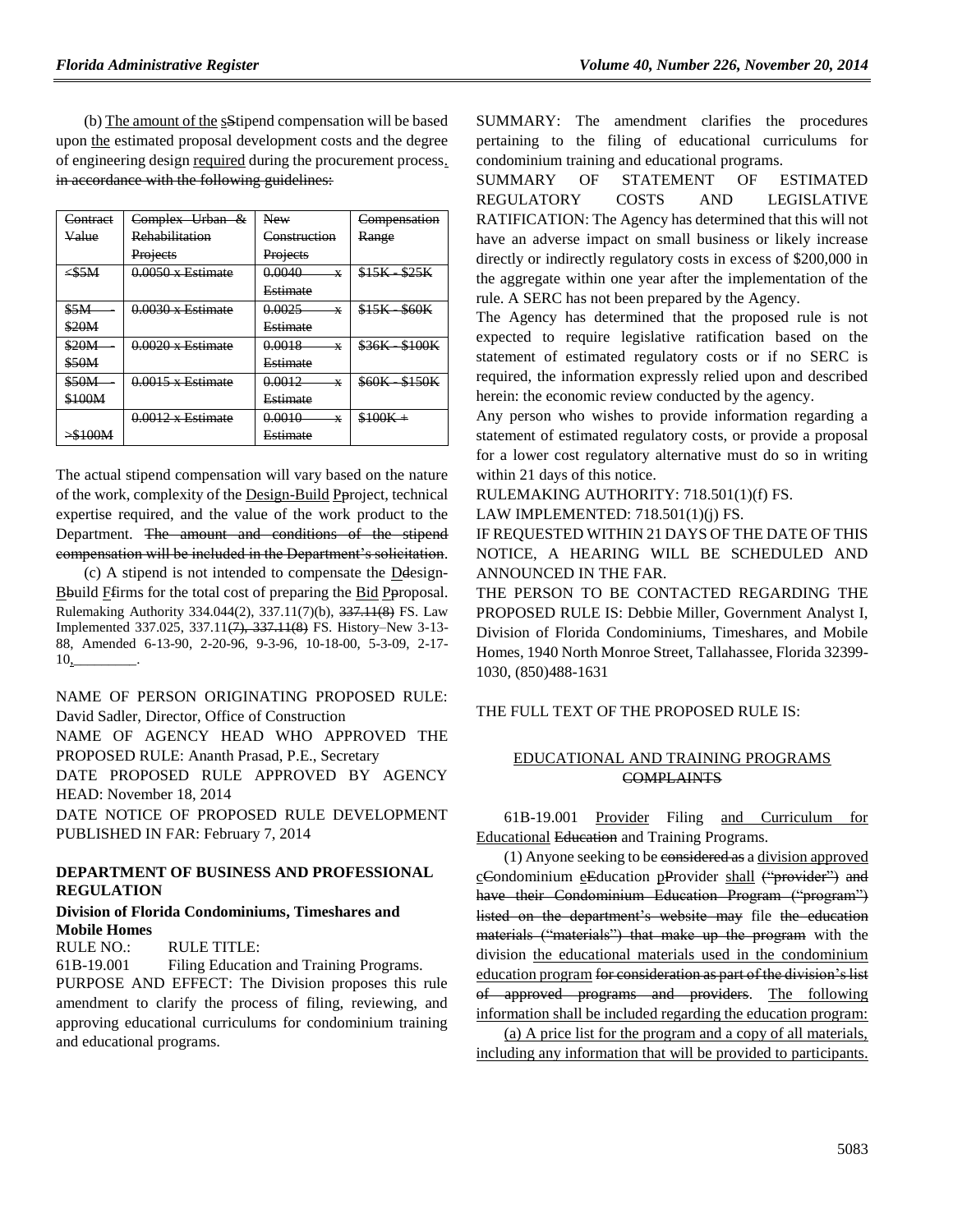(b) The physical locations where programs will be available, if not web-based.

(c) Dates when programs will be offered.

(2) All materials must be submitted to the division via email to [CTMH.BdMbrCertProviders@myfloridalicense.com,](mailto:CTMH.BdMbrCertProviders@myfloridalicense.com) by providing access to web-based training programs, or in either printed form electronic media in or CD ROM format to the following address:

Division of Florida Condominiums, Timeshares, and Mobile Homes

Bureau of Compliance

1940 North Monroe Street

Tallahassee, FL 32399-1030

(3) Programs shall cover at least four of the following topics in order to meet the requirements of an educational curriculum for a condominium education program as provided in Section 718.112(2)(d)4.b., F.S.:

(a) Budgets and reserves.

(b) Elections.

(c) Financial reporting.

(d) Condominium operations.

(e) Records maintenance, including unit owner access to records.

(f) Dispute resolution.

(g) Bids and contracts.

(4) Programs and materials shall not contain editorial comments.

 $(5)(3)$  Within The division shall have 45 days from receipt of the materials, the division shall notify the provider of any to review and either cite deficiencies in the materials or that the materials have been approved approve the materials. If approved, the department will list the provider and program on the department's website as part of the list of approved programs and providers. If the notice is not given the division does not approve the materials or issues a notice of deficiency within 45 days from receipt of the date such materials, were received by the division then the materials are deemed approved.

 $(6)(4)$  The provider shall have 45 days from the date of the division's notification of deficiencies to correct such deficiencies receipt to respond to a notice of deficiency. If the deficiencies are not corrected within the 45-day period provider fails to respond in the required timeframe, the division shall reject the filing request shall expire and be rejected.

 $(7)(5)$  Within The division shall have 20 days from receipt of the to review deficiency corrections to noted deficiencies, the division shall notify the provider of any deficiencies or that the materials have been approved submitted by providers. If the notice is division has not given approved the materials or issued a notice of deficiency within 20 days from receipt of the date such corrections, or responses were received by the division then the materials are deemed approved.

 $(8)(6)$  Approved materials may be provided to participants via web-based training programs, seminars, or printed media.

 $(9)(7)$  The division will maintain a list of  $\frac{d}{dt}$  approved programs and providers on the Department of Business and Professional Regulation's website at [http://www.myfloridalicense.com/dbpr/lsc/condominiums/Con](http://www.myfloridalicense.com/dbpr/lsc/condominiums/CondoEducation.html) [doEducation.html](http://www.myfloridalicense.com/dbpr/lsc/condominiums/CondoEducation.html)

[http://www.myflorida.com/dbpr/lsc/index.html.](http://www.myflorida.com/dbpr/lsc/index.html)

(10) The division reserves the right to require changes to approved education and training programs.

(11) The provider will issue a certificate of completion to a board member who has successfully completed the approved educational curriculum.

Rulemaking Authority 718.501(1)(f) FS. Law Implemented 718.501(1)(j) FS. History-New 12-10-09, Amended

NAME OF PERSON ORIGINATING PROPOSED RULE: Ronnie Whitaker, Director, Division of Florida Condominiums, Timeshares, and Mobile Homes, 1940 North Monroe Street, Tallahassee, Florida 32399-1030

NAME OF AGENCY HEAD WHO APPROVED THE PROPOSED RULE: Ken Lawson, Secretary, Department of Business and Professional Regulation

DATE PROPOSED RULE APPROVED BY AGENCY HEAD: November 7, 2014

DATE NOTICE OF PROPOSED RULE DEVELOPMENT PUBLISHED IN FAR: October 3, 2014

### **[DEPARTMENT OF CHILDREN AND FAMILY](https://www.flrules.org/gateway/department.asp?id=65)  [SERVICES](https://www.flrules.org/gateway/department.asp?id=65)**

### **[Family Safety and Preservation Program](https://www.flrules.org/gateway/organization.asp?id=342)**

| RULE NOS.: | RULE TITLES:                         |
|------------|--------------------------------------|
| 65C-38.001 | <b>Definitions</b>                   |
| 65C-38.002 | Child Abuse, Abandonment and Neglect |
|            | Record Check                         |

PURPOSE AND EFFECT: Section 39.0138(1), F.S., requires the Department to establish by rule standards for evaluating any information contained in the automated system relating to a person who must be screened for purposes of making a placement decision. The proposed rule establishes such standards and codifies federal requirements for out-of-state child welfare background checks to be conducted for purposes of making a placement decision.

SUMMARY: The Department intends to create Chapter 65C-38, F.A.C., State Automated Child Welfare System (SACWIS) Checks for the Placement of Children. The proposed rules will establish standards for evaluating information contained in the automated system relating to persons who must be screened for the purpose of making placement decisions. Additionally, the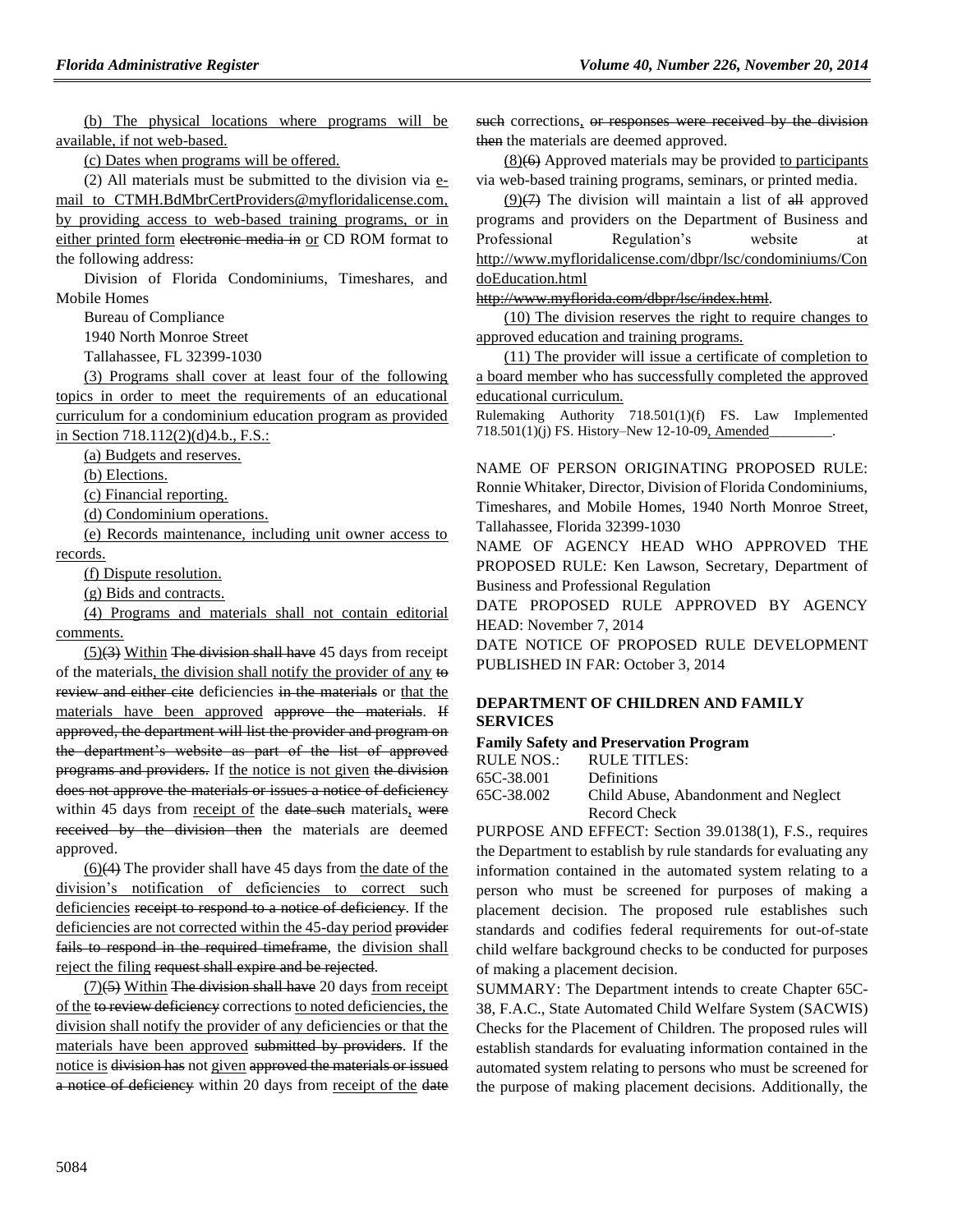proposed rules will codify the requirements of 42 U.S.C. 671(a)(20)(B)(i).

SUMMARY OF STATEMENT OF ESTIMATED REGULATORY COSTS AND LEGISLATIVE RATIFICATION: The Agency has determined that this will not have an adverse impact on small business or likely increase directly or indirectly regulatory costs in excess of \$200,000 in the aggregate within one year after the implementation of the rule. A SERC has not been prepared by the Agency.

The Agency has determined that the proposed rule is not expected to require legislative ratification based on the statement of estimated regulatory costs or if no SERC is required, the information expressly relied upon and described herein: The Department used a checklist to conduct an economic analysis and determine if there is an adverse impact or regulatory costs associated with this rule that exceeds the criteria in Section 120.541(2)(a), F.S. Based upon this analysis, the Department has determined that the proposed rule is not expected to require legislative ratification.

Any person who wishes to provide information regarding a statement of estimated regulatory costs, or provide a proposal for a lower cost regulatory alternative must do so in writing within 21 days of this notice.

RULEMAKING AUTHORITY: [39.012,](https://www.flrules.org/gateway/statute.asp?id=39.012) [39.0121,](https://www.flrules.org/gateway/statute.asp?id=%2039.0121) [39.0138 FS.](https://www.flrules.org/gateway/statute.asp?id=%2039.0138) LAW IMPLEMENTED: [39.0138,](https://www.flrules.org/gateway/statute.asp?id=39.0138) [39.301 FS.](https://www.flrules.org/gateway/statute.asp?id=%2039.301)

IF REQUESTED WITHIN 21 DAYS OF THE DATE OF THIS NOTICE, A HEARING WILL BE SCHEDULED AND ANNOUNCED IN THE FAR.

Pursuant to the provisions of the Americans with Disabilities Act, any person requiring special accommodations to participate in this workshop/meeting is asked to advise the agency at least 5 days before the workshop/meeting by contacting: Jodi Abramowitz, Jodi.abramowitz@myflfamilies.com or (850)717-4189. If you are hearing or speech impaired, please contact the agency using the Florida Relay Service, 1(800)955-8771 (TDD) or 1(800)955-8770 (Voice).

THE PERSON TO BE CONTACTED REGARDING THE PROPOSED RULE IS: Jodi Abramowitz, Jodi.abramowitz@myflfamilies.com or (850)717-4189

### THE FULL TEXT OF THE PROPOSED RULE IS:

### 65C-38.001 Definitions.

(1) "Child Abuse, Abandonment, and Neglect Record Check" means a complete and thorough check of the Florida Safe Families Network and any other out-of-state automated child welfare system for all records and information related to the determination of maltreatment findings for individuals being considered for placement of a child.

(2) "Florida Safe Families Network (FSFN)" means the Department's State Automated Child Welfare System (SACWIS). FSFN serves as the statewide electronic case record for all child abuse investigations and case management activities in Florida.

(3) "Verified Finding" means a finding by the child protective investigator that a preponderance of credible evidence exists to support the allegations of abuse, neglect or abandonment. A verified finding includes an out-of-state finding of "substantiated."

Rulemaking Authority 39.012, 39.0121, 39.0138 FS. Law Implemented  $39.0138$ ,  $39.301$  FS. History–New

65C-38.002 Child Abuse, Abandonment and Neglect Record Check.

(1) The Department, community-based care lead agency and its subcontracted providers shall check the electronic FSFN case record for information on all persons being considered for placement of a child, including parents and all members of the household, 12 years of age and older, and other visitors to the home 18 years or older who have unsupervised contact with the child.

(2) Out-of-state child welfare background checks shall be conducted on any household member who has resided outside the state of Florida within the past five years. In states that do not use a centralized intake or state automated child welfare system (SACWIS) the Florida child welfare professional is required to contact the county administered child protection program to complete the record check.

(3) When a child welfare background check reveals an individual seeking placement of the child, or any adult household member or other adult visitor to the home has a verified maltreatment finding associated with a child fatality or termination of parental rights, the Department, communitybased care lead agency or its subcontracted provider shall not recommend placement of the child with that individual without the approval of the Regional Managing Director or his or her designee.

(4) When a child welfare background check reveals an individual seeking placement of the child, or any adult household member or other adult visitor to the home has a Florida or out-of-state verified maltreatment finding associated with a prior adult or child protective investigation, the following factors shall be considered in determining whether placement with the individual will jeopardize the safety of the child being placed:

(a) Severity of the maltreatment, based upon:

1. Age of the child;

2. Location of the injury on the child's body;

3. Multiplicity of the injuries;

4. Degree of trauma experienced by the child.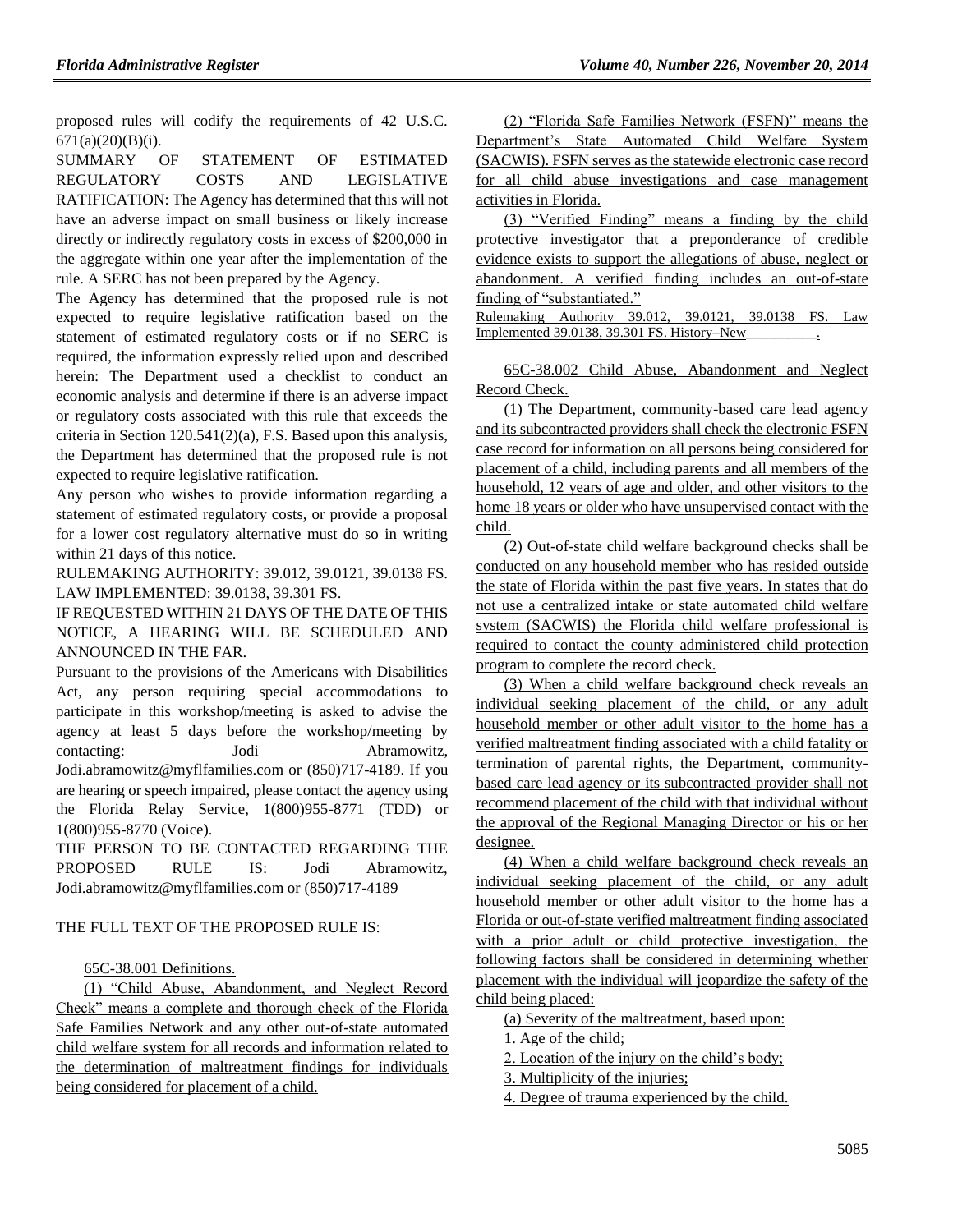(b) Duration of the maltreatment (i.e., one time incident or numerous incidents over time).

(c) Number of prior reports and the findings associated with those reports.

(d) Amount of time that has elapsed since the most recent agency involvement and any rehabilitative changes in the individual's life that would indicate an increased level of caregiver protective capacity such that the individual would no longer represent a threat to a child.

(e) The individual has established a strong bond with the child and has cared for and protected the child in the recent past, and:

1. Has demonstrated adequate knowledge, skill and resources to fulfill caregiving responsibilities and tasks;

2. Is physically and mentally able to provide for the child's care; and

3. Understands and supports all aspects of the safety plan to keep the child safe.

(5) When a child welfare background check reveals any child residing in the household has been involved in juvenile sexual abuse or has displayed inappropriate sexual behavior the Department, community-based care lead agency or its subcontracted provider shall not recommend placement of another child in that home unless it is determined that an assessment was conducted and treatment services were provided to the child involved in juvenile sexual abuse and/or the child who has exhibited inappropriate sexual behavior to the degree that safety of the child being placed will not be jeopardized.

Rulemaking Authority 39.012, 39.0121, 39.0138 FS. Law Implemented 39.0138, 39.301 FS. History–New\_\_\_\_\_\_\_\_\_\_.

NAME OF PERSON ORIGINATING PROPOSED RULE: John Harper

NAME OF AGENCY HEAD WHO APPROVED THE PROPOSED RULE: Mike Carroll

DATE PROPOSED RULE APPROVED BY AGENCY HEAD: October 27, 2014

DATE NOTICE OF PROPOSED RULE DEVELOPMENT PUBLISHED IN FAR: August 28, 2014

> Section III Notice of Changes, Corrections and Withdrawals

### **[DEPARTMENT OF EDUCATION](https://www.flrules.org/gateway/department.asp?id=6)**

### **[State Board of Education](https://www.flrules.org/gateway/organization.asp?id=195)**

| RULE NOS.: | RULE TITLES:                   |
|------------|--------------------------------|
| 6A-4.0012  | <b>Application Information</b> |
| 6A-4.002   | <b>General Provisions</b>      |

### NOTICE OF CHANGE

Notice is hereby given that the following changes have been made to the proposed rule in accordance with subparagraph 120.54(3)(d)1., F.S., published in Vol. 40, No. 205, October 21, 2014 issue of the Florida Administrative Register.

Rule 6A-4.0012 is amended as follows:

(1)(a) A completed Form CG-10 and a nonrefundable application fee. Form CG-10, Application for Florida Educator's Certificate, [\(http://www.flrules.org/](http://www.flrules.org/%20Gateway/reference.asp?No=Ref-04772)  [Gateway/reference.asp?No=Ref-04772\)](http://www.flrules.org/%20Gateway/reference.asp?No=Ref-04772) effective December 2014, is hereby incorporated by reference and made a part of this rule. The form may be submitted online via the Department of Education, Educator Certification website at https://certify.fldoe.org, or may be retrieved from the website and submitted via postal delivery to the Florida Department of Education, Bureau of Educator Certification, 325 West Gaines Street, Tallahassee, Florida 32399-0400. The nonrefundable application fee is prescribed below:

(b) A completed Form CG-10R and a nonrefundable application fee. Form CG-10R, Application for Renewal or Reinstatement of a Professional Florida Educator's Certificate [\(http://www.flrules.org/](http://www.flrules.org/Gateway/reference.asp?No=Ref-04773)Gateway/reference.asp?No=Ref-04773) effective December 2014, is hereby incorporated by reference and made a part of this rule. The form may be submitted online via the Department of Education, Educator Certification website at https://certify.fldoe.org, or may be retrieved from the website and submitted via postal delivery to a district school board office or to the Florida Department of Education, Bureau of Educator Certification, 325 West Gaines Street, Tallahassee, Florida 32399-0400.The nonrefundable application fee is \$75.00. An application for renewal of a professional certificate that is received by the Bureau of Educator Certification or by a district school board office after the expiration of the professional certificate as specified in Rule 6A-4.0051, F.A.C., shall be submitted with a \$30.00 late fee in addition to the nonrefundable application fee.

(5) District application process. Form CG-10RD, Application for Renewal of a Florida Professional Educator's Certificate – District Version, [\(http://www.flrules.org/](http://www.flrules.org/%20Gateway/reference.asp?No=Ref-04774)  [Gateway/reference.asp?No=Ref-04774\)](http://www.flrules.org/%20Gateway/reference.asp?No=Ref-04774) effective December 2014, is hereby incorporated by reference and made a part of this rule. Form CG-10D, Application for a Florida Educator's Certificate – District Version, [\(http://www.flrules.org/](http://www.flrules.org/%20Gateway/reference.asp?No=Ref-04775)  [Gateway/reference.asp?No=Ref-04775\)](http://www.flrules.org/%20Gateway/reference.asp?No=Ref-04775) effective Decemember 2014, is hereby incorporated by reference and made a part of this rule. Each district school board office shall retrieve the forms from the Department of Education, Educator Certification web-based system [\(https://bec-pass.fldoe.org\)](https://bec-pass.fldoe.org/) and shall process requests for the issuance of certificates for employees of the school district via the Department of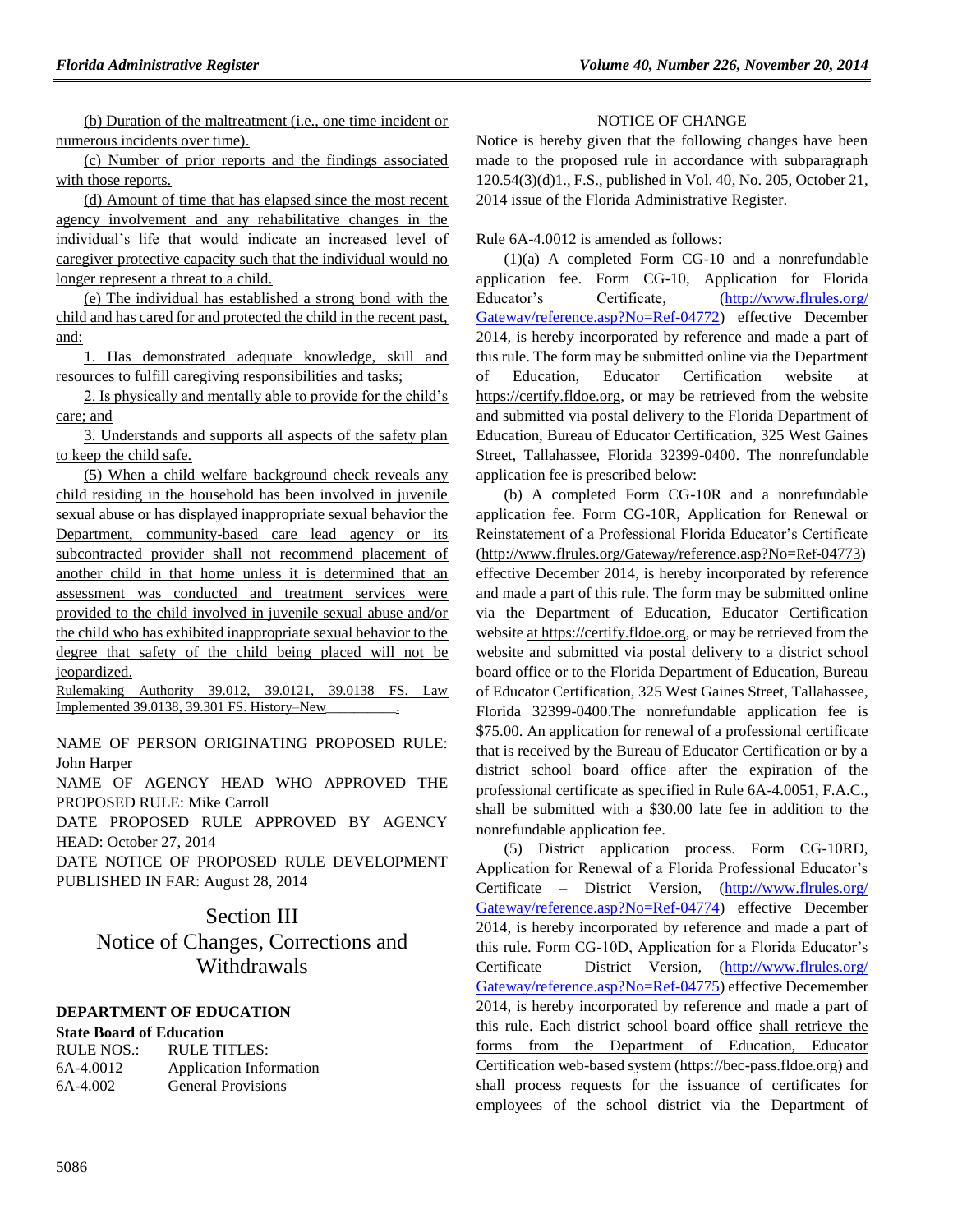Education, Educator Certification web-based system as follows:

Law Implemented 943.0585, 943.059, 1012.31, 1012.32, 1012.55, 1012.56, 1012.586, 1012.59, 1012.798 FS.

Rule 6A-4.002 is amended as follows:

(1)(l) The electronic database maintained by the Bureau of Educator Certification serves as the custodial source for official Department of Education records of each person to whom a Florida Educator's Certificate is issued. Educator Certification notifies an educator by electronic mail upon issuance of a certificate and provides the educator secure access to review and retrieve a printable copy of his/her currently valid certificate(s) via the Educator Certification website at [https://certify.fldoe.org.](https://certify.fldoe.org/) Authorized Florida school employers are provided secure, online access [\(https://bec-pass.fldoe.org\)](https://bec-pass.fldoe.org/) to verify an educator's certification information for employment screening before hiring instructional personnel and school administrators. The bureau provides online access via the Educator Certification website [\(https://www.fldoe.org/edcert/public.asp\)](https://www.fldoe.org/edcert/public.asp) for the inspection of public records of educators to whom a currently valid certificate is issued.

(4) Examinations. The examinations used for demonstration of mastery of general knowledge, professional education competence, and subject area knowledge shall be aligned with student standards approved by the State Board of Education pursuant to s. 1012.56(4)  $\&$  (9)(f), F.S. and Rule 6A-1.09401, F.A.C.

Rulemaking Authority 1001.02, 1012.55, 1012.56 FS. Law Implemented 1001.10(5)(b), 1001.10(6), 1012.55, 1012.56 FS.

### **[WATER MANAGEMENT DISTRICTS](https://www.flrules.org/gateway/department.asp?id=40)**

### **[Southwest Florida Water Management District](https://www.flrules.org/gateway/organization.asp?id=123)**

| <b>RULE TITLES:</b>                       |
|-------------------------------------------|
| Policy                                    |
| Definitions                               |
| Notice to Defaulting Contractor           |
| Factors to Determine Whether a Contractor |
| Should be Placed on the Temporary or      |
| Permanent Suspension List                 |
| <b>NOTICE OF CHANGE</b>                   |
|                                           |

Notice is hereby given that the following changes have been made to the proposed rule in accordance with subparagraph 120.54(3)(d)1., F.S., published in Vol. 40, No. 167, August 27, 2014 issue of the Florida Administrative Register.

40D-7.001 Policy.

(1) No change.

(2) The District's objective in enacting this chapter is to serve as a good stewards of taxpayer funds and encourage business practices that require contractors to materially perform in accordance with the terms and conditions of the District contract.

(3) The District Governing Board shall be authorized to temporarily or permanently suspend a contractor from doing business with the District, based upon a determination evidence that the contractor has materially breached its contract with the District and the factors provided in this chapter. The Governing Board may elect not to take action.

(4) No change.

Rulemaking Authority 373.610 FS. Law Implemented 373.610 FS. History-New\_

40D-7.002 Definitions.

When used in this chapter:

(1) through (2) No change.

(3) "Material breach" means any non-performance that is not legally excusable. The breach is either failing to perform an act that is an important part of the transaction or performing an act that is inconsistent with the terms and conditions of the contract.

(3)(4) "Notice to Defaulting Contractor" means a written notification from the District to a contractor that materially breached a contract with the District stating that the contractor materially breached a contract with the District for the purposes of this chapter and is being referred to the Governing Board for a determination as to whether the contractor should be placed on the District's Temporary or Permanent Suspension List.

 $(4)$ (5) "Obligor" means an entity that has promised or is otherwise legally obligated to perform an act or deed for the benefit of a third party beneficiary. Obligors to the District include but are not limited to insurance companies and surety companies.

 $(5)(6)$  "Principal(s)" means a sole proprietor, partner, owner, officer, or director of the contractor that materially breached a District contract.

 $(6)$ (7) "Re-procurement costs" means the total amount of additional expense, which may include administrative costs or attorney's fees, that the District has or will incur in order to obtain substitute goods or services from another contractor to complete the requirements that the contractor materially failed to perform in accordance with the District contract.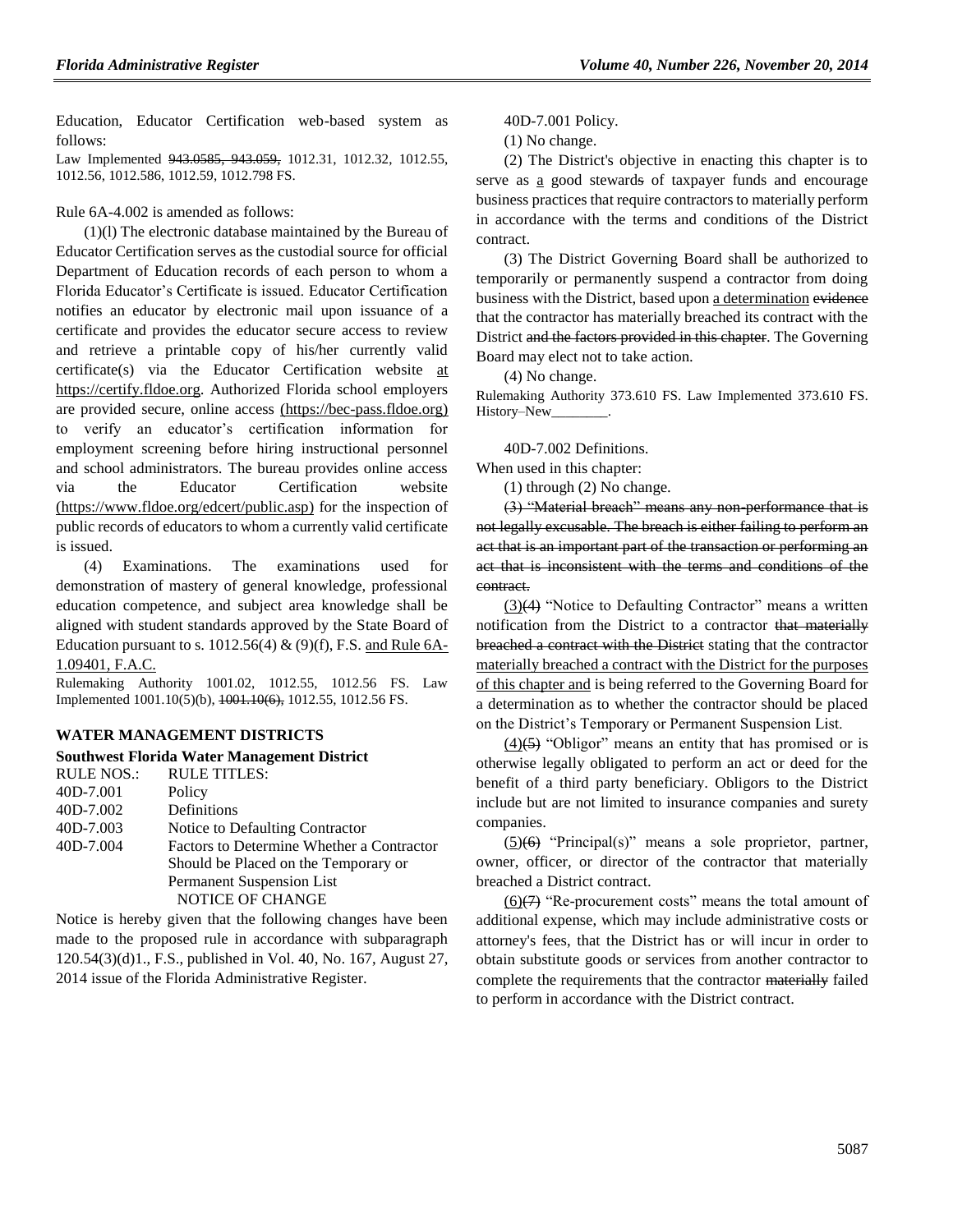(7)(8) "Suspension Notice" means a written notification from the District informing a contractor that it has not been suspended from doing business with the District or advising a contractor that it has been placed on the District's Suspension List and is temporarily or permanently suspended from doing business with the District.

 $(8)(9)$  "Suspension List" means a list of contractors maintained by the District that are temporarily or permanently suspended from doing business with the District.

(9)(10) "Third-party beneficiary" means whenever the District is the intended beneficiary of a contract but is not a party to the contract.

Rulemaking Authority 373.610 FS. Law Implemented 373.610 FS. History–New\_

40D-7.003 Determination and Notice of a Material Breach of a Contract with the District Notice to Defaulting Contractor.

(1) For the purposes of this chapter,  $F$ the Procurement Manager, or subsequently titled position, shall

determine, in consultation with the District's Executive Director and General Counsel, whether a contractor has that materially breached a contract with the District will be referred to the Governing Board based on the factors listed in subsection 40D-7.004(2).

(2) The determination that a contractor has materially breached a contract with the District shall be based upon a finding that the contractor acted in a manner that was inconsistent with the terms and conditions of the contract under circumstances not excused by the contract, and the action resulted in or involved one or more of the following conditions:

(a) An adverse economic impact to the District of greater than \$10,000;

(b) A delay in the completion of a District project by more than 3 months;

(c) The contractor failing to perform in accordance with professional licensing standards and regulations;

(d) The contractor intentionally failing to comply with Florida public records laws;

(e) The contractor discriminating on the basis of race, color, creed, national origin, sex, age, or handicap;

(f) The contractor violating requirements of a District solicitation to ensure the fair award of District contracts, including price fixing between competitors, allocation of customers between competitors, and bid rigging;

(g) The contractor demonstrating willful or gross misconduct;

(h) The commission of a criminal offense, including public entity crimes as defined in Subsection 287.133(1)(g), F.S.;

(i) The commission of any act indicating a lack of business integrity or honesty; and,

(j) The contractor knowingly doing business with a suspended contractor.

 $(3)(2)$  Upon determining that a contractor materially breached a District contract in accordance with the requirements of subsection 40D-7.003(2), F.A.C., the District will If it is determined one of the factors listed in subsection 40D-7.004(2) is implicated, the District shall notify the contractor that the Governing Board will determine whether the contractor should be placed on the District's Temporary or Permanent Suspension List by forwarding a Notice to Defaulting Contractor sent Certified U.S. Mail, return receipt requested. The Notice to Defaulting Contractor shall be provided to the contractor at least 7 days prior to the Governing Board meeting.

Rulemaking Authority 373.610 FS. Law Implemented 373.610 FS. History-New\_

40D-7.004 Determination and Notice of Factors to Determine Whether a Contractor Should be Placed on the Temporary or Permanent Suspension List.

(1) Once the District has sent a Notice to Defaulting Contractor to the contractor, the Governing Board shall determine whether the contractor should be suspended from doing business with the District, and if suspended, the duration of the suspension. The Governing Board shall base its decision on a consideration of the factors below.

(2) The Governing Board shall consider the following The factors to be considered when determining making a determination whether to refer a contractor to the Governing Board and whether a contractor should be temporarily suspended from doing business with the District for a period of time no more than 5 years in accordance with Section (1) above are if:

(a) The material breach resulted in an adverse economic impact to the District of less than \$50,000;

(b) The contractor failed to pay re-procurement costs in a timely manner;

 $(b)(e)$  The material breach resulted in, or will result in, a substantial delay in the completion of a District project of less than 1 year;

(d) The material breach impacted, or will impact, the District in meeting a legislative deadline:

(e) The material breach impacted, or will impact, the District in meeting its contractual obligations with another entity;

(f) The contractor violated the Local Government Prompt Payment Act;

 $(c)(g)$  The contractor failed to perform in accordance with professional licensing standards and regulations;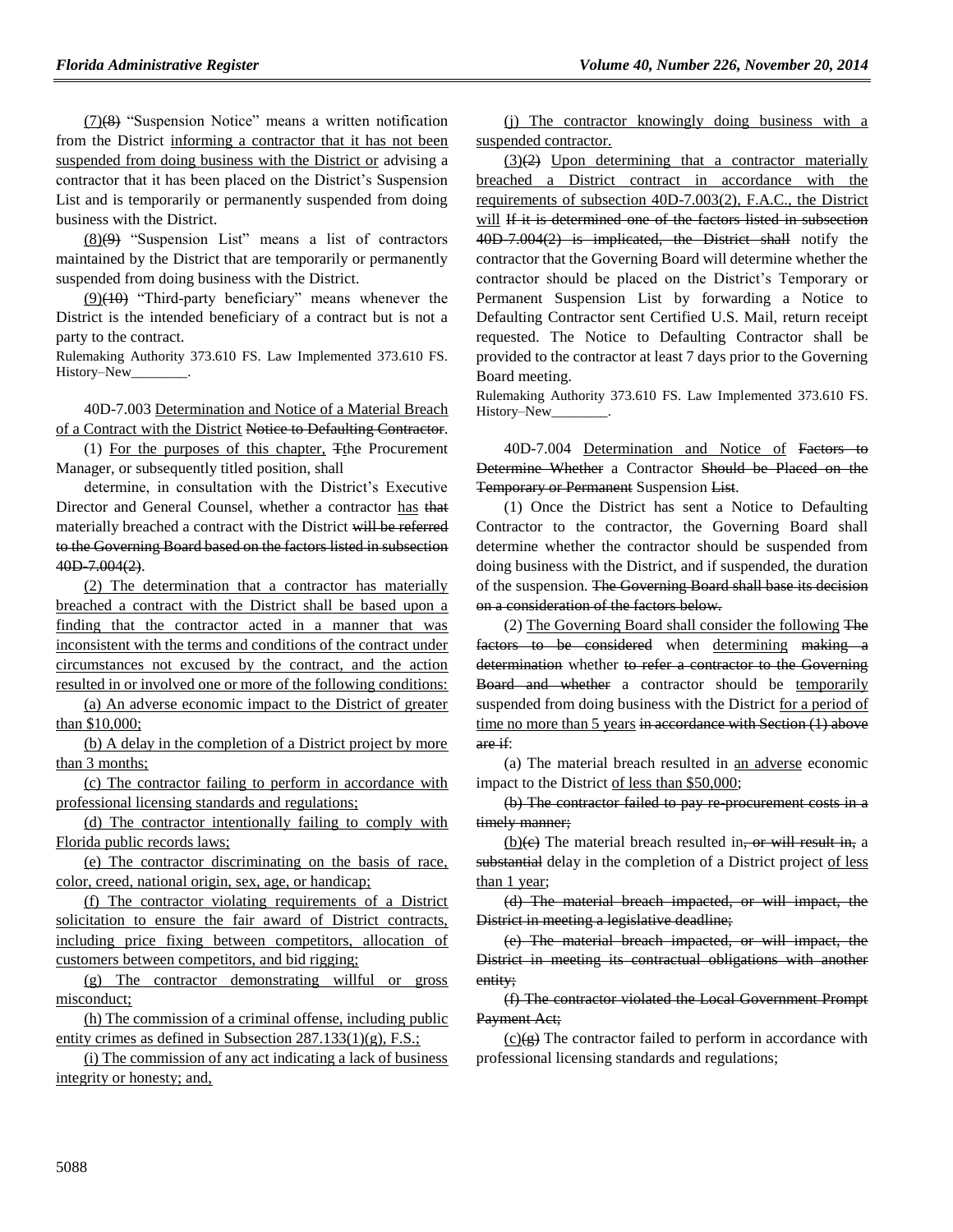$(d)$ (h) The contractor failed to comply with Florida public records laws;

 $(e)$  $\leftrightarrow$  The material breach involved discrimination on the basis of race, color, creed, national origin, sex, age, or handicap;

(j) The contractor violated requirements of a District solicitation to ensure the fair award of District contracts, including price fixing between competitors, allocation of customers between competitors, and bid rigging;

 $(f)(k)$  The material breach involved willful or gross misconduct;

 $(g)(1)$  The District in the past five years has terminated a District contract with the contractor due to the contractor's material breach within the past 5 years;

(m) The material breach resulted in property damage, personal injury, or death;

(n) The material breach involved the commission of a criminal offense, including public entity crimes as defined in Subsection 287.133(1)(g), F.S.;

 $(h)(\theta)$  The material breach involved the commission of any act indicating a lack of business integrity or honesty; and,

 $(i)(p)$  The material breach involved knowingly doing business with a suspended contractor.

(q) The contractor was on another Federal or State suspension or debarment list at the time it breached its current contract with the District.

(3) The Governing Board shall consider the following when making a determination whether a contractor should be permanently suspended from doing business with the District:

(a) The material breach resulted in an adverse economic impact to the District of \$50,000 or more;

(b) The material breach resulted in a delay in the completion of a District project of 1 year or more;

(c) The material breach involved discrimination on the basis of race, color, creed, national origin, sex, age, or handicap;

(d) The contractor violated a District solicitation to ensure the fair award of District contracts, including price fixing between competitors, allocation of customers between competitors, and bid rigging; and,

(e) The material breach involved the commission of a criminal offense, including public entity crimes as defined in Subsection 287.133(1)(g), F.S.;

 $(4)(3)$  The District shall issue a Suspension Notice by Certified U.S. Mail, return receipt requested, upon the Governing Board's determination that the contractor will not be suspended or has been temporarily or permanently suspended from doing business with the District. The Suspension Notice shall specify the factors provided in subsection 40D 7.004(2)

upon which the determination by the Governing Board was based basis for the Governing Board's determination and the duration of any suspension. The notice shall inform the contractor that its principals shall not do business with the District under a different name or form a new legal entity in order to do business with the District while the contractor remains on the Suspension List.

(5)(4) Upon written request to the District a A contractor placed on the Temporary Suspension List will be reinstated at the conclusion of the contractor's suspension period after reimbursing the District for all re-procurement costs shall reimburse the District all re-procurement costs prior to being removed from the Suspension List.

 $(6)(5)$  Contractors that are placed on the Permanent Suspension List will be permanently suspended from doing business with the District.

Rulemaking Authority 373.610 FS. Law Implemented 373.610 FS. History-New\_

# **[AGENCY FOR HEALTH CARE ADMINISTRATION](https://www.flrules.org/gateway/department.asp?id=59)**

**[Medicaid](https://www.flrules.org/gateway/organization.asp?id=192)** RULE NO.: RULE TITLE:

[59G-1.010](https://www.flrules.org/gateway/ruleNo.asp?id=59G-1.010) Definitions

NOTICE OF CORRECTION

Notice is hereby given that the following correction has been made to the proposed rule in Vol. 40, No. 209, October 27, 2014 issue of the Florida Administrative Register.

The correction is needed because the date, time, and comment period of the hearing is changed. The correction is as follows:

A HEARING WILL BE HELD AT THE DATE, TIME AND PLACE SHOWN BELOW:

DATE AND TIME: Thursday, January 15, 2015, 11:00 a.m. ‒ 12:00 Noon

Comments will be received until 5:00 p.m. on Friday, January 16, 2015.

### **[DEPARTMENT OF BUSINESS AND PROFESSIONAL](file://OAGNT53/gateway/department.asp%3fid=61)  [REGULATION](file://OAGNT53/gateway/department.asp%3fid=61)**

#### **[Board of Landscape Architecture](file://OAGNT53/gateway/organization.asp%3fid=264)**

| RULE NOS.:   | RULE TITLES:  |
|--------------|---------------|
| 61G10-11.002 | Reexamination |
| 61G10-11.010 | <b>Seals</b>  |

#### NOTICE OF CHANGE

NOTICE IS HEREBY GIVEN that the following changes have been made to the proposed rules in accordance with subparagraph  $120.54(3)(d)1$ ., F.S., published in Vol. 40, No. 178, September 12, 2014, issue of the Florida Administrative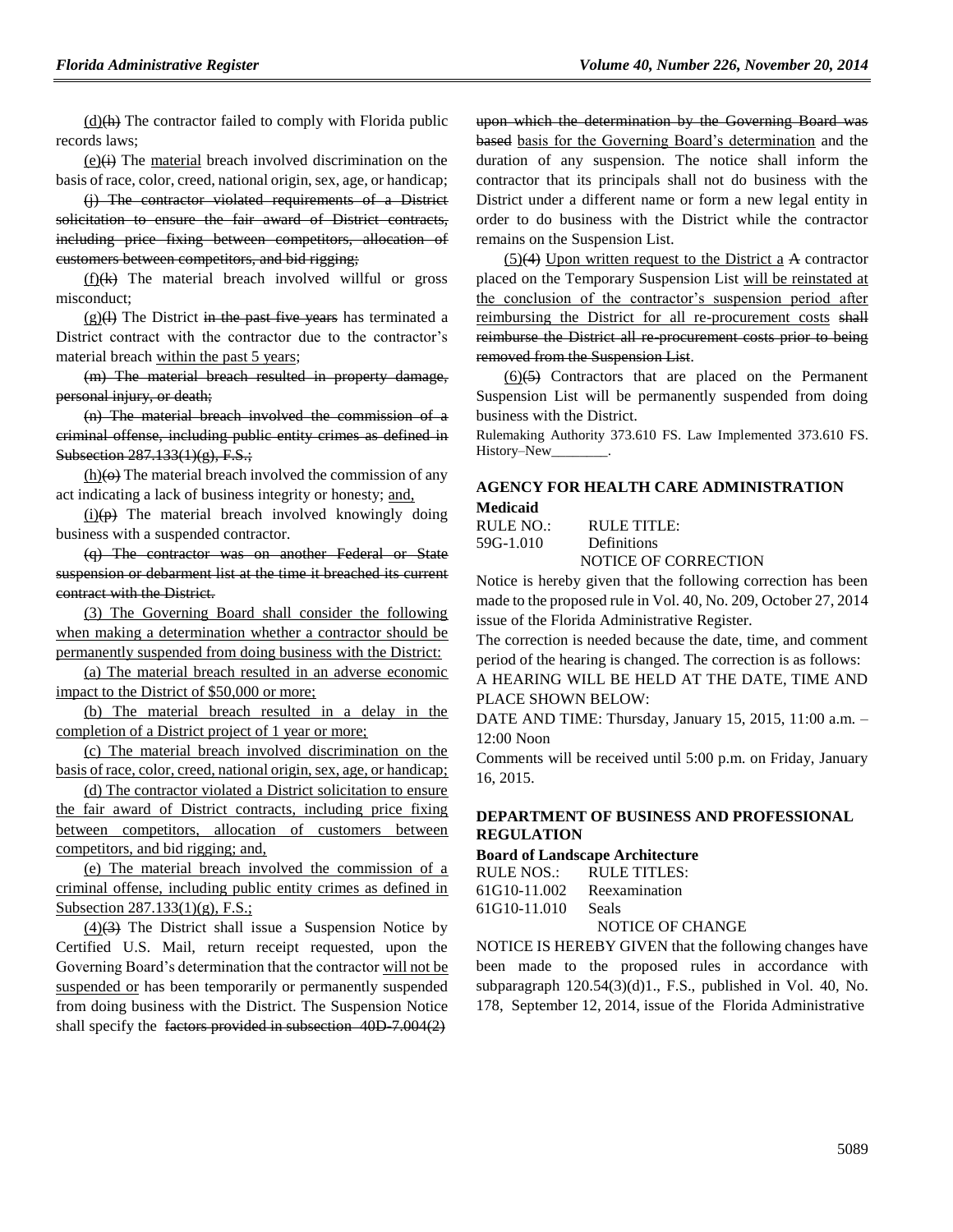Register: For 61G10-11.010, change "may" to "shall" in subsection (1); correct rule development date on Notice of Proposed Rule to August 28, 2014.

The person to be contacted regarding the rule is: Juanita Chastain, Executive Director, Board of Landscape Architecture, 1940 N. Monroe Street, Tallahassee, Florida 32399, (850)487-1395.

### **[DEPARTMENT OF HEALTH](https://www.flrules.org/gateway/department.asp?id=64)**

### **[Board of Optometry](https://www.flrules.org/gateway/organization.asp?id=304)**

RULE NO.: RULE TITLE: [64B13-3.007](https://www.flrules.org/gateway/ruleNo.asp?id=64B13-3.007) Minimum Procedures for Comprehensive Eye Examination NOTICE OF WITHDRAWAL

Notice is hereby given that the above rule, as noticed in Vol. 40, No. 95, May 15, 2014 issue of the Florida Administrative Register has been withdrawn.

### **[DEPARTMENT OF HEALTH](https://www.flrules.org/gateway/department.asp?id=64)**

### **[Board of Optometry](https://www.flrules.org/gateway/organization.asp?id=304)**

RULE NO.: RULE TITLE: [64B13-4.009](https://www.flrules.org/gateway/ruleNo.asp?id=64B13-4.009) Dispensing Practitioner Registration NOTICE OF WITHDRAWAL

Notice is hereby given that the above rule, as noticed in Vol. 40, No. 177, September 11, 2014 issue of the Florida Administrative Register has been withdrawn.

### **[DEPARTMENT OF HEALTH](file://OAGNT53/gateway/department.asp%3fid=64)**

**[Board of Physical Therapy Practice](file://OAGNT53/gateway/organization.asp%3fid=308)**

RULE NO.: RULE TITLE: 64B17-4.001 Licensure as a Physical Therapist Assistant by Examination NOTICE OF CHANGE

NOTICE IS HEREBY GIVEN that the following change has been made to the proposed rule in accordance with subparagraph 120.54(3)(d)1., F.S., published in Vol. 40, No. 199, October 13, 2014, issue of the Florida Administrative Register: Based on comments received at the public hearing held November 6, 2014, "assistant" is being added as the fourth word of the first sentence.

THE PERSON TO BE CONTACTED REGARDING THE RULE IS: Allen Hall, Executive Director, Board of Physical Therapy Practice, 4052 Bald Cypress Way, Bin #C05, Tallahassee, Florida 32399-3255, (850)245-4373

# Section IV Emergency Rules

NONE

# Section V Petitions and Dispositions Regarding Rule Variance or Waiver

### [WATER MANAGEMENT DISTRICTS](https://www.flrules.org/gateway/department.asp?id=40)

[Southwest Florida Water](https://www.flrules.org/gateway/organization.asp?id=123) Management District

RULE NO.: RULE TITLE:

[40D-22.201](https://www.flrules.org/gateway/ruleNo.asp?id=40D-22.201) Year-Round Water Conservation Measures The Southwest Florida Water Management District hereby gives notice:

That it has denied a petition for variance.

Petitioner's Name: Joan M. Henry – File Tracking No. 14-4191 Date Petition Filed: April 21, 2014

Rule No.: 40D-22.201, F.A.C.

Nature of the rule for which variance or waiver was sought: lawn and landscape irrigation

Date Petition Published in the Florida Administrative Register: April 24, 2014

General Basis for Agency Decision: Petitioner has not demonstrated that a variance or waiver from District rules is appropriate.

A copy of the Order or additional information may be obtained by contacting: Lois Sorensen, 7601 US Highway 301, Tampa, Florida 33637, (813)985-7481, x. 2298, water.variances@watermatters.org.

# Section VI Notice of Meetings, Workshops and Public **Hearings**

### [DEPARTMENT OF LEGAL AFFAIRS](https://www.flrules.org/gateway/department.asp?id=2)

[Division of Victim Services and Criminal Justice Programs](https://www.flrules.org/gateway/organization.asp?id=48) The Council on the Social Status of Black Men and Boys announces a telephone conference call to which all persons are invited.

DATE AND TIME: December 5, 2014, 9:30 a.m. – 12:30 p.m. PLACE: Toll Free Dial in Number: 1(888)670-3525, Conference Code: 0000000000

GENERAL SUBJECT MATTER TO BE CONSIDERED: AD HOC SUBCOMMITTEE DOD TELECONFERENCE. The Council's executive committee will center its attention on the Direct Support Organization update. The ad hoc committee will discuss the preparations for the "2015 Day of Dialogue" with educational topics.

A copy of the agenda may be obtained by contacting: visiting http://www.cssbmb.com.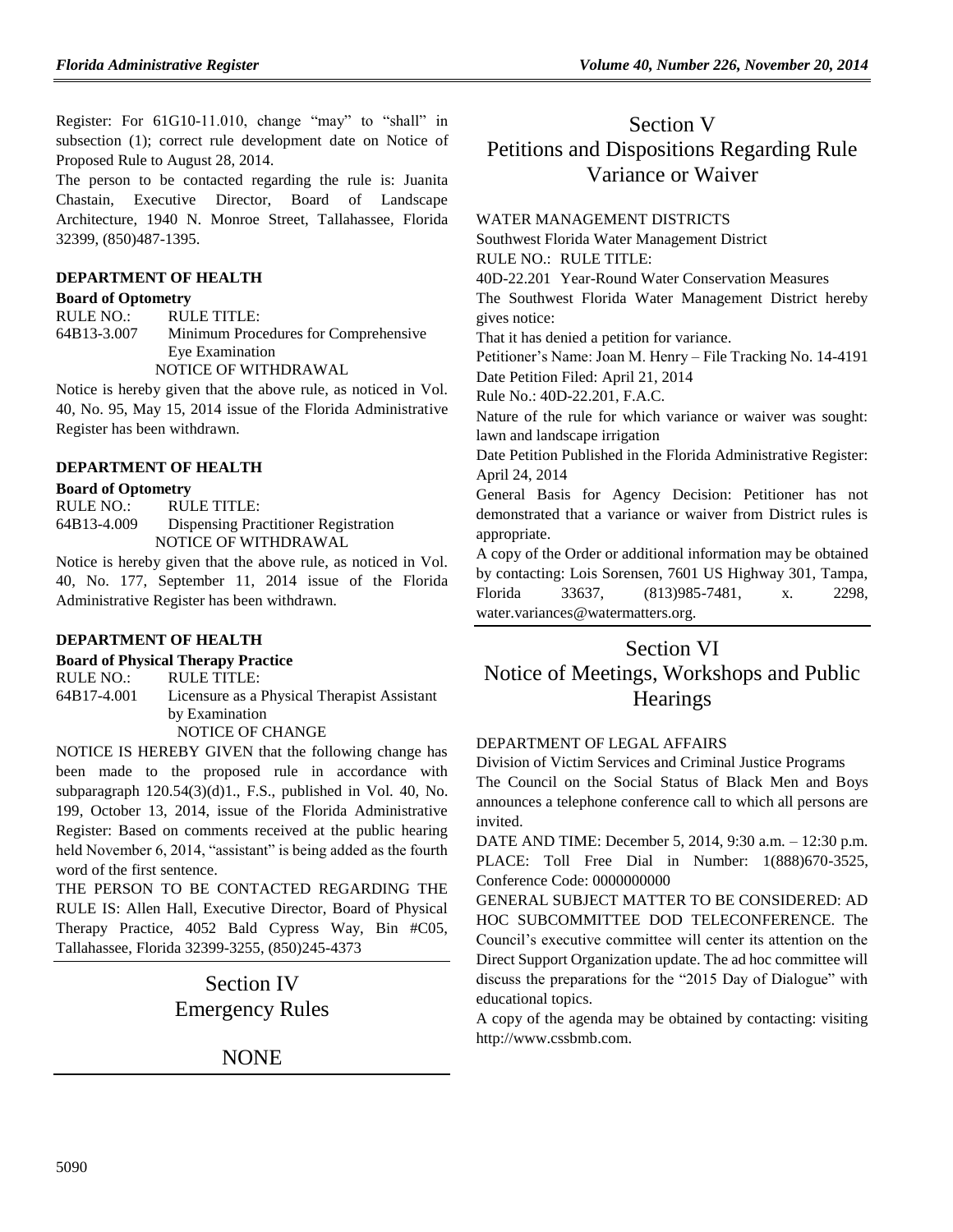Pursuant to the provisions of the Americans with Disabilities Act, any person requiring special accommodations to participate in this workshop/meeting is asked to advise the agency at least 48 hours before the workshop/meeting by contacting: Bureau of Criminal Justice Programs at (850)414- 3300. If you are hearing or speech impaired, please contact the agency using the Florida Relay Service, 1(800)955-8771 (TDD) or 1(800)955-8770 (Voice).

For more information, you may contact: the Bureau of Criminal Justice Programs at (850)414-3300.

#### [STATE BOARD OF ADMINISTRATION](https://www.flrules.org/gateway/department.asp?id=19)

The participant local government advisory council (PLGAC) announces a public meeting to which all persons are invited.

DATE AND TIME: Thursday, December 4, 2014, 11:00 a.m. until conclusion of business

PLACE: Osceola County Government Center, First Floor Conference Room, Tax Collector's Office, 2501 E. Irlo Bronson Memorial Highway, Kissimmee, Florida 34744

Attendees should check-in at the reception desk. On-site parking available.

GENERAL SUBJECT MATTER TO BE CONSIDERED: Regularly scheduled meeting of the Participant Local Government Advisory Council. The PLGAC is a six-member advisory council, which reviews the administration of the Local Government Surplus Funds Trust Fund (aka Florida PRIME) and makes recommendations regarding such administration to the Trustees. The Council operates under s. 218.409 (10)(a) of the Florida Statutes.

A copy of the agenda may be obtained by contacting: Diane Bruce, State Board of Administration, (850)413-1253 or diane.bruce@sbafla.com.

Pursuant to the provisions of the Americans with Disabilities Act, any person requiring special accommodations to participate in this workshop/meeting is asked to advise the agency at least 5 days before the workshop/meeting by contacting: James Linn, (850)413-1166 or james.linn@sbafla.com. If you are hearing or speech impaired, please contact the agency using the Florida Relay Service, 1(800)955-8771 (TDD) or 1(800)955-8770 (Voice).

#### [STATE BOARD OF ADMINISTRATION](https://www.flrules.org/gateway/department.asp?id=19)

[Florida Prepaid College Board](https://www.flrules.org/gateway/organization.asp?id=47)

The Florida Prepaid College Board announces a public meeting to which all persons are invited.

DATE AND TIME: Thursday, December 11, 2014, 8:30 a.m. or soon thereafter, until completion

PLACE: Gulf Coast State College, Advanced Technology Center, 3rd Floor, Room 303, 5230 West U.S. Highway 98, Panama City, Florida 32401

GENERAL SUBJECT MATTER TO BE CONSIDERED: To conduct meetings of the regular business of the Florida Prepaid College Board Investment Committee; the Florida Prepaid College Board; and, the Florida Prepaid College Board Audit Committee.

A copy of the agenda may be obtained by contacting: http://www.myfloridaprepaid.com/ or by calling the Florida Prepaid College Board at (850)488-8514.

Pursuant to the provisions of the Americans with Disabilities Act, any person requiring special accommodations to participate in this workshop/meeting is asked to advise the agency at least 5 days before the workshop/meeting by contacting: fax a written request to the Florida Prepaid College Board at (850)488-3555. If you are hearing or speech impaired, please contact the agency using the Florida Relay Service, 1(800)955-8771 (TDD) or 1(800)955-8770 (Voice).

#### [REGIONAL PLANNING COUNCILS](https://www.flrules.org/gateway/department.asp?id=29)

[Northeast Florida Regional Planning Council](https://www.flrules.org/gateway/organization.asp?id=60)

The Northeast Florida Regional Council announces a public meeting to which all persons are invited.

DATE AND TIME: December 4, 2014, 9:00 a.m., Personnel, Budget & Finance Policy Committee; 10:00 a.m., Full Board of **Directors** 

Please check our website: www.nefrc.org for any changes.

PLACE: University of North Florida, 12000 Alumni Drive, Jacksonville, FL 32224

GENERAL SUBJECT MATTER TO BE CONSIDERED: Regular Monthly Meetings.

A copy of the agenda may be obtained by contacting: Sheron Forde at  $(904)279-0880$  or sforde@nefrc.org.

### [WATER MANAGEMENT DISTRICTS](https://www.flrules.org/gateway/department.asp?id=40)

[Southwest Florida Water Management District](https://www.flrules.org/gateway/organization.asp?id=123)

The Southwest Florida Water Management District (SWFWMD) announces a public meeting to which all persons are invited.

DATE AND TIME: Wednesday, December 10, 2014, 1:00 p.m. PLACE: SWFWMD Headquarters, 2379 Broad Street, Brooksville, FL 34604

GENERAL SUBJECT MATTER TO BE CONSIDERED: Springs Coast Management Committee: Discussion will include the framework for management plans, approval of BMAP Nutrient Management Strategy & Management Actions and other water quality drivers.

A copy of the agenda may be obtained by contacting: WaterMatters.org – Boards, Meetings & Event Calendar; 1(800)423-1476 (FL only) or (352)796-7211.

Pursuant to the provisions of the Americans with Disabilities Act, any person requiring special accommodations to participate in this workshop/meeting is asked to advise the agency at least 5 days before the workshop/meeting by contacting: WaterMatters.org – Boards, Meetings & Event Calendar; 1(800)423-1476 (FL only) or (352)796-7211. If you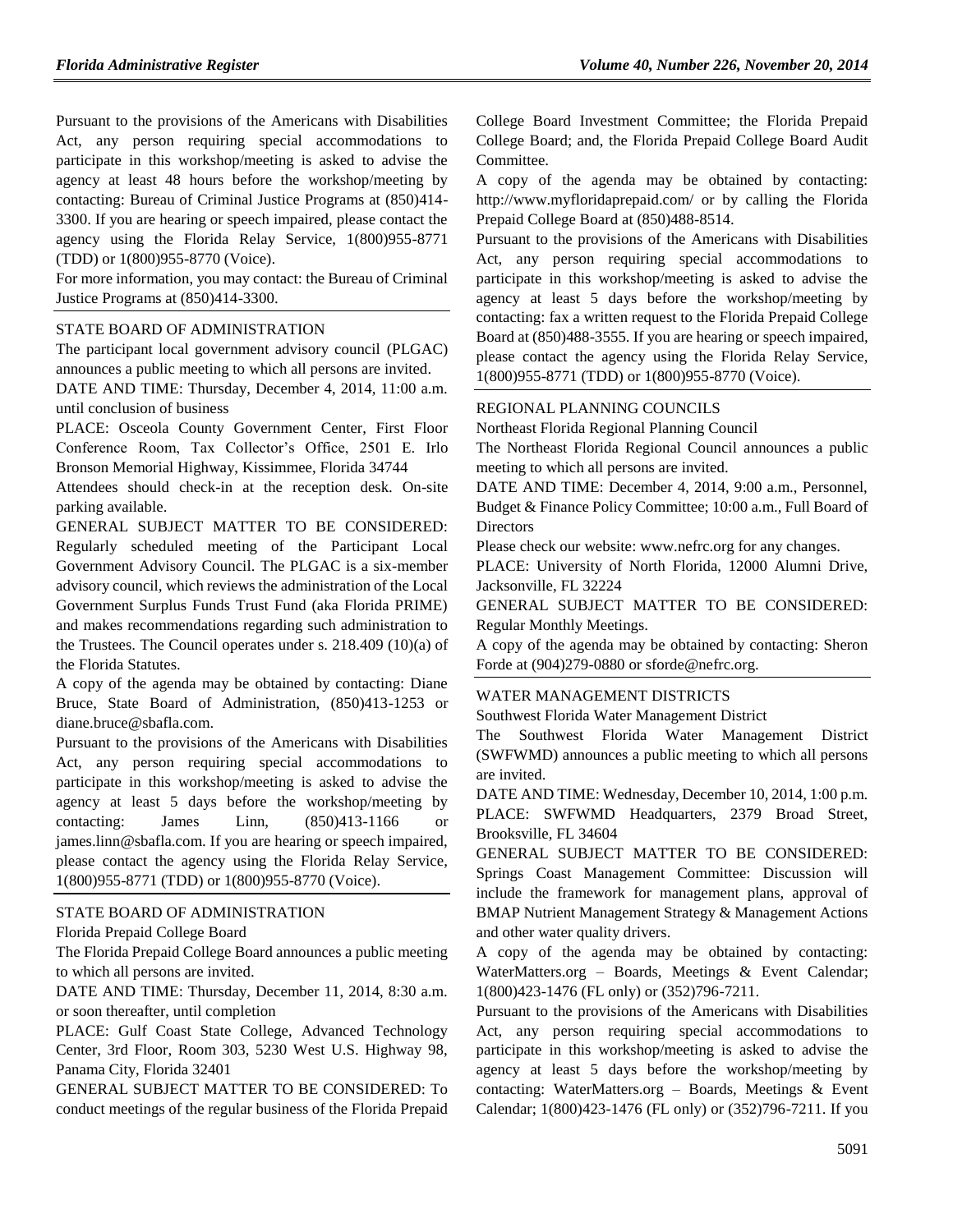are hearing or speech impaired, please contact the agency using the Florida Relay Service, 1(800)955-8771 (TDD) or 1(800)955-8770 (Voice).

If any person decides to appeal any decision made by the Board with respect to any matter considered at this meeting or hearing, he/she will need to ensure that a verbatim record of the proceeding is made, which record includes the testimony and evidence from which the appeal is to be issued.

For more information, you may contact: Chris.zajac@watermatters.org, 1(800)423-1476 (FL only) or (352)796-7211, x4413 (Ad Order EXE0366).

### [WATER MANAGEMENT DISTRICTS](https://www.flrules.org/gateway/department.asp?id=40)

[Southwest Florida Water Management District](https://www.flrules.org/gateway/organization.asp?id=123)

The Southwest Florida Water Management District (SWFWMD) announces a public meeting to which all persons are invited.

DATE AND TIME: Tuesday, January 6, 2015, 9:00 a.m.

PLACE: SWFWMD Headquarters, 2379 Broad Street, Brooksville, FL 34604

GENERAL SUBJECT MATTER TO BE CONSIDERED: 2015 Draft Florida Department of Transportation Mitigation Plan Meeting. For public comment related to the 2015 Draft Transportation Mitigation Plan.

A copy of the agenda may be obtained by contacting: WaterMatters.org – Boards, Meetings & Event Calendar; 1(800)423-1476 (FL only) or (352)796-7211.

Pursuant to the provisions of the Americans with Disabilities Act, any person requiring special accommodations to participate in this workshop/meeting is asked to advise the agency at least 5 days before the workshop/meeting by contacting: SWFWMD Human Resources Bureau Chief at 1(800)423-1476 (FL only) or (352)796-7211, x4703; TDD (FL only) 1(800)231-6103 or email: ADACoordinator@swfwmd.state.fl.us. If you are hearing or speech impaired, please contact the agency using the Florida Relay Service, 1(800)955-8771 (TDD) or 1(800)955-8770

(Voice). If any person decides to appeal any decision made by the Board with respect to any matter considered at this meeting or hearing, he/she will need to ensure that a verbatim record of the proceeding is made, which record includes the testimony and evidence from which the appeal is to be issued.

For more information, you may contact: Jennifer.Brunty@watermatters.org; 1(800)423-1476 (FL only) or (352)796-7211, x6571 (Ad Order EXE0367).

### [DEPARTMENT OF BUSINESS AND PROFESSIONAL](https://www.flrules.org/gateway/department.asp?id=61)  [REGULATION](https://www.flrules.org/gateway/department.asp?id=61)

[Florida Mobile Home Relocation Corporation](https://www.flrules.org/gateway/organization.asp?id=505)

The Florida Mobile Home Relocation Corporation announces a telephone conference call to which all persons are invited.

DATE AND TIME: Wednesday, December 3, 2014, 10:00 a.m. PLACE: via-telephone only

To attend the meeting by telephone, please call: 1(888)909- 7654 and enter passcode: 128126 when prompted

GENERAL SUBJECT MATTER TO BE CONSIDERED: The Board will address official business of the Florida Mobile Home Relocation Corporation which will include, among other matters, a review of mobile home owner applications for compensation for relocation and/or abandonment due to change in land use and such other business as may come before the Board. A schedule for future meetings will be determined.

A copy of the agenda may be obtained by contacting: Vicky Krentz at 1(888)862-7010.

Pursuant to the provisions of the Americans with Disabilities Act, any person requiring special accommodations to participate in this workshop/meeting is asked to advise the agency at least 48 hours before the workshop/meeting by contacting: Vicky Krentz at 1(888)862-7010. If you are hearing or speech impaired, please contact the agency using the Florida Relay Service, 1(800)955-8771 (TDD) or 1(800)955-8770 (Voice).

If any person decides to appeal any decision made by the Board with respect to any matter considered at this meeting or hearing, he/she will need to ensure that a verbatim record of the proceeding is made, which record includes the testimony and evidence from which the appeal is to be issued.

For more information, you may contact: Vicky Krentz, Executive Director, FMHRC, P. O. Box 7848, Clearwater, FL 33758, 1(888)862-7010. Ms. Krentz may be reached by email: vicky@fmhrc.org.

### [DEPARTMENT OF ENVIRONMENTAL PROTECTION](https://www.flrules.org/gateway/department.asp?id=62)

The Department of Environmental Protection announces a public meeting to which all persons are invited.

DATE AND TIME: December 4, 2014, 9:00 a.m. ‒11:00 a.m. PLACE: The Town of Palm Beach Town Hall, Council Chambers-Second Floor, 360 South County Road, Palm Beach, Florida 33480

GENERAL SUBJECT MATTER TO BE CONSIDERED: FIRST ANNUAL STAKEHOLDER MEETING of the PALM BEACH ISLAND Beach Management Agreement (BMA). The stakeholder meeting is a public meeting open to all interested parties. The meeting will provide an overview of the Palm Beach Island BMA and will present the annual monitoring data (physical, turtle, hardbottom) collected in the first year since issuance of the BMA.

A copy of the agenda may be obtained by contacting: Lainie Edwards, Department of Environmental Protection at Lainie.edwards@dep.state.fl.us, phone: (850)545-9352.

Pursuant to the provisions of the Americans with Disabilities Act, any person requiring special accommodations to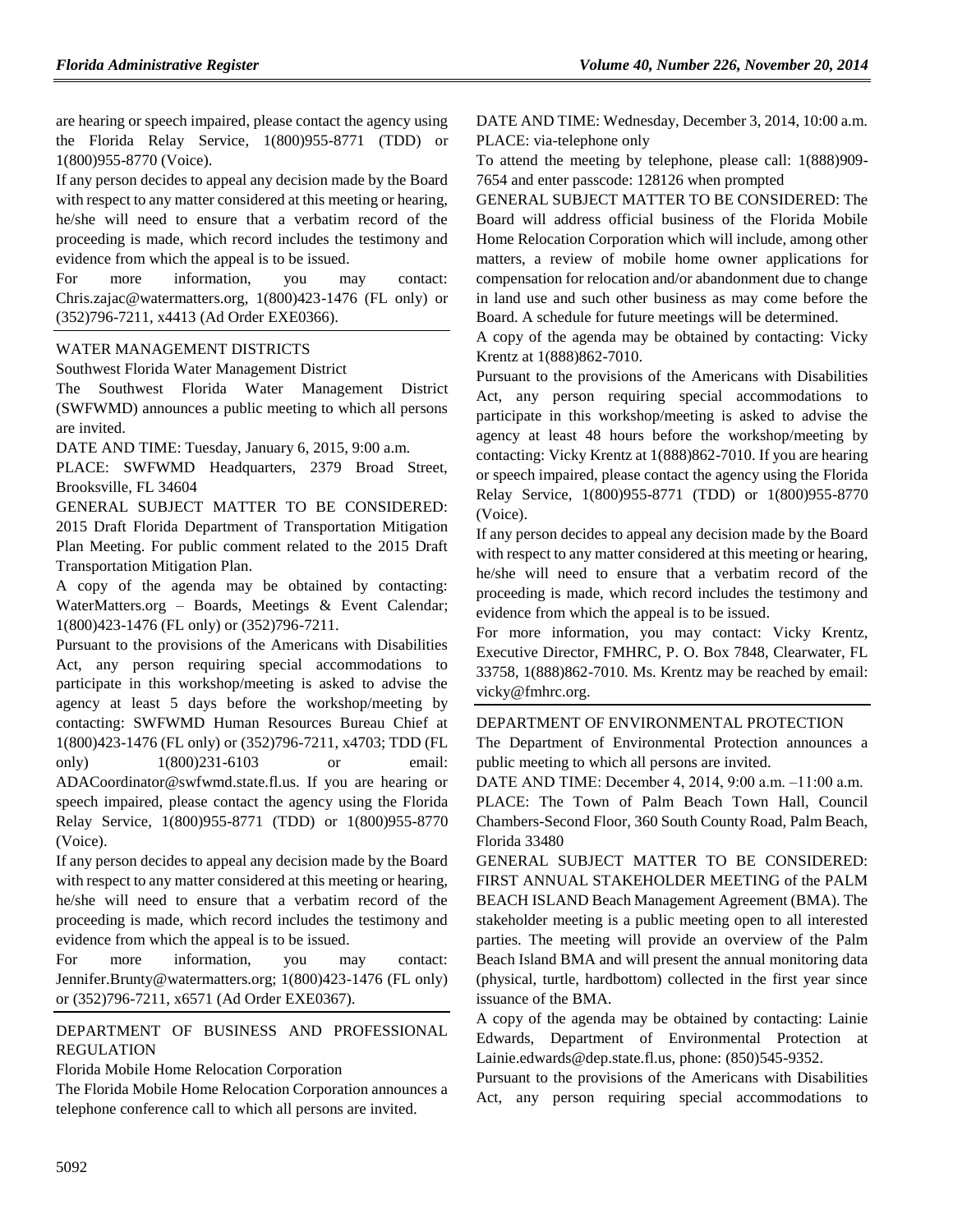participate in this workshop/meeting is asked to advise the agency at least 5 days before the workshop/meeting by contacting: Lainie Edwards, information above. If you are hearing or speech impaired, please contact the agency using the Florida Relay Service, 1(800)955-8771 (TDD) or 1(800)955- 8770 (Voice).

### [DEPARTMENT OF ENVIRONMENTAL PROTECTION](https://www.flrules.org/gateway/department.asp?id=62)

The Florida Communities Trust Governing Board announces a public meeting to which all persons are invited.

DATE AND TIME: Wednesday, December 10, 2014, 2:30 p.m. (EST) to conclusion

PLACE: Conference Room A, Douglas Building, Florida Department of Environmental Protection, 3900 Commonwealth Blvd., Tallahassee, Florida 32399

Interested parties may also participate via conference call by dialing: 1(888)670-3525 and entering participant code: 7020742991#

GENERAL SUBJECT MATTER TO BE CONSIDERED: The FCT Governing Board will consider the August 5, 2014 meeting minutes and any other business, old or new, deemed necessary.

A copy of the agenda may be obtained by contacting: Linda Reeves, Florida Department of Environmental Protection, Office of Operations, Land and Recreation Grants Programs, 3800 Commonwealth Blvd., Mail Station #103, Tallahassee, Florida 32399, Telephone: 1(850)245-2702, Email: Linda.Reeves@dep.state.fl.us.

Pursuant to the provisions of the Americans with Disabilities Act, any person requiring special accommodations to participate in this workshop/meeting is asked to advise the agency at least 5 days before the workshop/meeting by contacting: Linda Reeves using the contact information provided above. If you are hearing or speech impaired, please contact the agency using the Florida Relay Service, 1(800)955- 8771 (TDD) or 1(800)955-8770 (Voice).

#### [DEPARTMENT OF HEALTH](https://www.flrules.org/gateway/department.asp?id=64)

[Board of Respiratory Care](https://www.flrules.org/gateway/organization.asp?id=325)

The Board of Respiratory Care announces a public meeting to which all persons are invited.

DATE AND TIME: January 9, 2015, 8:30 a.m., E.S.T. or soon thereafter

PLACE: Homewood Suites by Hilton Tallahassee, 2987 Apalachee Parkway, Tallahassee, FL 32301

GENERAL SUBJECT MATTER TO BE CONSIDERED: General Business Meeting.

A copy of the agenda may be obtained by contacting: The Board of Respiratory Care, 4052 Bald Cypress Way, BIN #C05, Tallahassee, Florida 32399-3255, by calling the board office at (850)245-4373, ext. 3468 or by visiting the website: www.floridasrespiratorycare.gov.

Pursuant to the provisions of the Americans with Disabilities Act, any person requiring special accommodations to participate in this workshop/meeting is asked to advise the agency at least 48 hours before the workshop/meeting by contacting: The department at (850)245-4444, ext. 3418. If you are hearing or speech impaired, please contact the agency using the Florida Relay Service, 1(800)955-8771 (TDD) or 1(800)955-8770 (Voice).

If any person decides to appeal any decision made by the Board with respect to any matter considered at this meeting or hearing, he/she will need to ensure that a verbatim record of the proceeding is made, which record includes the testimony and evidence from which the appeal is to be issued.

#### [DEPARTMENT OF HEALTH](https://www.flrules.org/gateway/department.asp?id=64)

[Division of Children's Medical Services](https://www.flrules.org/gateway/organization.asp?id=333)

The Department of Health announces a telephone conference call to which all persons are invited.

DATE AND TIME: December 9, 2014, 3:30 p.m., EST

PLACE: Conference Call Line: 1(888)670-3525, participant code: 538 249 6242

GENERAL SUBJECT MATTER TO BE CONSIDERED: The Department of Health, Children's Medical Services, The Agency for Health Care Administration, and the Children's Medical Services Cardiac Technical Advisory Panel are scheduling a conference call to discuss collaborative opportunities to both monitor and improve the quality of care provided to children with congenital or acquired cardiac disease and adults with congenital heart disease.

A copy of the agenda may be obtained by contacting: Chrishonda Jenkins, RN, BSN, (850)245-4200, extension \*2247.

#### [DEPARTMENT OF CHILDREN AND FAMILY SERVICES](https://www.flrules.org/gateway/department.asp?id=65) [Refugee Services](https://www.flrules.org/gateway/organization.asp?id=528)

The Pensacola Area Refugee Task Force announces a public meeting to which all persons are invited.

DATE AND TIME: Thursday, December 11, 2014, 10:00 a.m.  $-12:00$  Noon

PLACE: Pastoral Center, 11 North B Street, Pensacola, FL 32502

GENERAL SUBJECT MATTER TO BE CONSIDERED: The purpose of the Pensacola Area Refugee Task Force meeting is to increase awareness of the refugee populations, share best practices, spot trends in refugee populations, build collaborations between agencies, help create good communication among service providers, get informed about upcoming community events, and discuss refugee program service needs and possible solutions to meeting those needs.

A copy of the agenda may be obtained by contacting: Theresa Leslie at (850)778-4065 or Taddese Fessehaye at (407)317- 7335.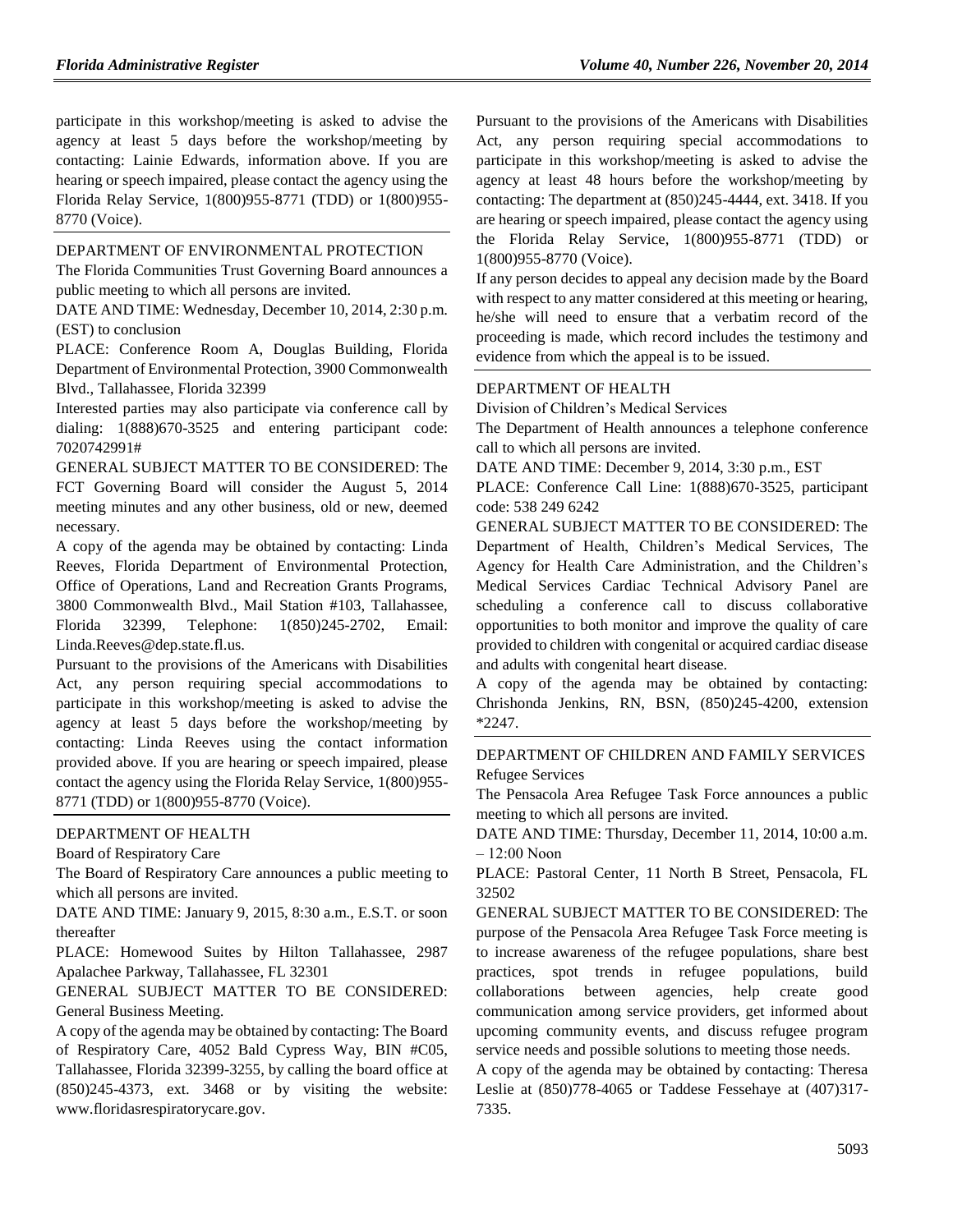Pursuant to the provisions of the Americans with Disabilities Act, any person requiring special accommodations to participate in this workshop/meeting is asked to advise the agency at least 5 days before the workshop/meeting by contacting: Theresa Leslie at (850)778-4065 or Taddese Fessehaye at (407)317-7335. If you are hearing or speech impaired, please contact the agency using the Florida Relay Service, 1(800)955-8771 (TDD) or 1(800)955-8770 (Voice). For more information, you may contact: Theresa Leslie at (850)778-4065 or Taddese Fessehaye at (407)317-7335.

### [SCRIPPS FLORIDA FUNDING CORPORATION](https://www.flrules.org/gateway/organization.asp?id=599)

The Audit Committee of the Scripps Florida Funding Corporation announces a public meeting to which all persons are invited.

DATE AND TIME: Monday, November 24, 2014, 5:00 p.m.

PLACE: call in number: (605)475-3200, Access Code: 255626#

GENERAL SUBJECT MATTER TO BE CONSIDERED: SFFC financial audit.

A copy of the agenda may be obtained by contacting: scrippscorp@bellsouth.net.

Pursuant to the provisions of the Americans with Disabilities Act, any person requiring special accommodations to participate in this workshop/meeting is asked to advise the agency at least 48 hours before the workshop/meeting by contacting: scrippscorp@bellsouth.net. If you are hearing or speech impaired, please contact the agency using the Florida Relay Service, 1(800)955-8771 (TDD) or 1(800)955-8770 (Voice).

| For | more                       | information, | you | may | contact: |
|-----|----------------------------|--------------|-----|-----|----------|
|     | scrippscorp@bellsouth.net. |              |     |     |          |

### [DRMP, INC.](https://www.flrules.org/gateway/organization.asp?id=1003)

The Florida Department of Transportation (FDOT) announces a public meeting to which all persons are invited.

DATE AND TIME: December 2, 2014, 5:30 p.m. ‒ 6:30 p.m.

PLACE: Plainview Baptist Church, 1101 West Nine Mile Road, Pensacola, Florida

GENERAL SUBJECT MATTER TO BE CONSIDERED: This meeting is being held by the Florida Department of Transportation (FDOT) to provide information and to receive input concerning proposed improvements to State Road (S.R.) 10 (U.S. 90A/Nine Mile Road) from S.R. 297 (Pine Forest Road) to S.R. 95 (Q.S. 29) in Escambia County. Maps, drawings, and other information will be on display. There will be no formal presentation. Representatives from the FDOT will be available to explain proposed improvements and answer questions.

Those wishing to submit written comments/questions may do so at the meeting, via email: hhodge@panhandlegroup.com or by mailing them to the FDOT General Consultant Project

Manager Howard Hodge, P.E., 1369 South Railroad Avenue, Suite D, Chipley, Florida 32428. All comments must be postmarked on or before December 13, 2014.

The intent of the project is to widen 2.28 miles of the existing roadway from four to six lanes, improve drainage, add bicycle lanes and sidewalks, and construct various safety upgrades. Changes in access management along with intersection improvements have been included. The project is funded for right-of-way acquisition and construction.

A copy of the agenda may be obtained by contacting: FDOT General Consultant Project Manager Howard Hodge, P.E., 1369 South Railroad Avenue, Suite D, Chipley, Florida 32428 or via email: hhodge@panhandlegroup.com.

Pursuant to the provisions of the Americans with Disabilities Act, any person requiring special accommodations to participate in this workshop/meeting is asked to advise the agency at least 7 days before the workshop/meeting by contacting: FDOT General Consultant Project Manager Howard Hodge, P.E., 1369 South Railroad Avenue, Suite D, Chipley, Florida 32428 or via email: hhodge@panhandlegroup.com. If you are hearing or speech impaired, please contact the agency using the Florida Relay Service, 1(800)955-8771 (TDD) or 1(800)955-8770 (Voice). For more information, you may contact: FDOT General Consultant Project Manager Howard Hodge, P.E., 1369 South Railroad Avenue, Suite D, Chipley, Florida 32428 or via email: hhodge@panhandlegroup.com or District Three Public Information Director, toll-free: 1(888)638-0250, ext. 1205 or via email: ian.satter@dot.state.fl.us.

# Section VII Notice of Petitions and Dispositions Regarding Declaratory Statements

### [DEPARTMENT OF BUSINESS AND PROFESSIONAL](https://www.flrules.org/gateway/department.asp?id=61)  [REGULATION](https://www.flrules.org/gateway/department.asp?id=61)

[Division of Florida Condominiums, Timeshares and Mobile](https://www.flrules.org/gateway/organization.asp?id=248)  [Homes](https://www.flrules.org/gateway/organization.asp?id=248)

NOTICE IS HEREBY GIVEN that the Division of Florida Condominiums, Timeshares, and Mobile Homes, Department of Business and Professional Regulation, State of Florida, has received the petition for declaratory statement from Tonia Troutwine, Esq., Unit Owner and Attorney, on behalf of Frank Speciale, Unit Owner, In Re: Olive Glen Condominium Association, Inc., Docket No. 2014044965, filed on October 27, 2014. The petition seeks the agency's opinion as to the applicability of Section 718.110(4), Florida Statutes as it applies to the petitioner.

Whether the condominium board must receive one hundred percent unit owner approval before applying for a substantial